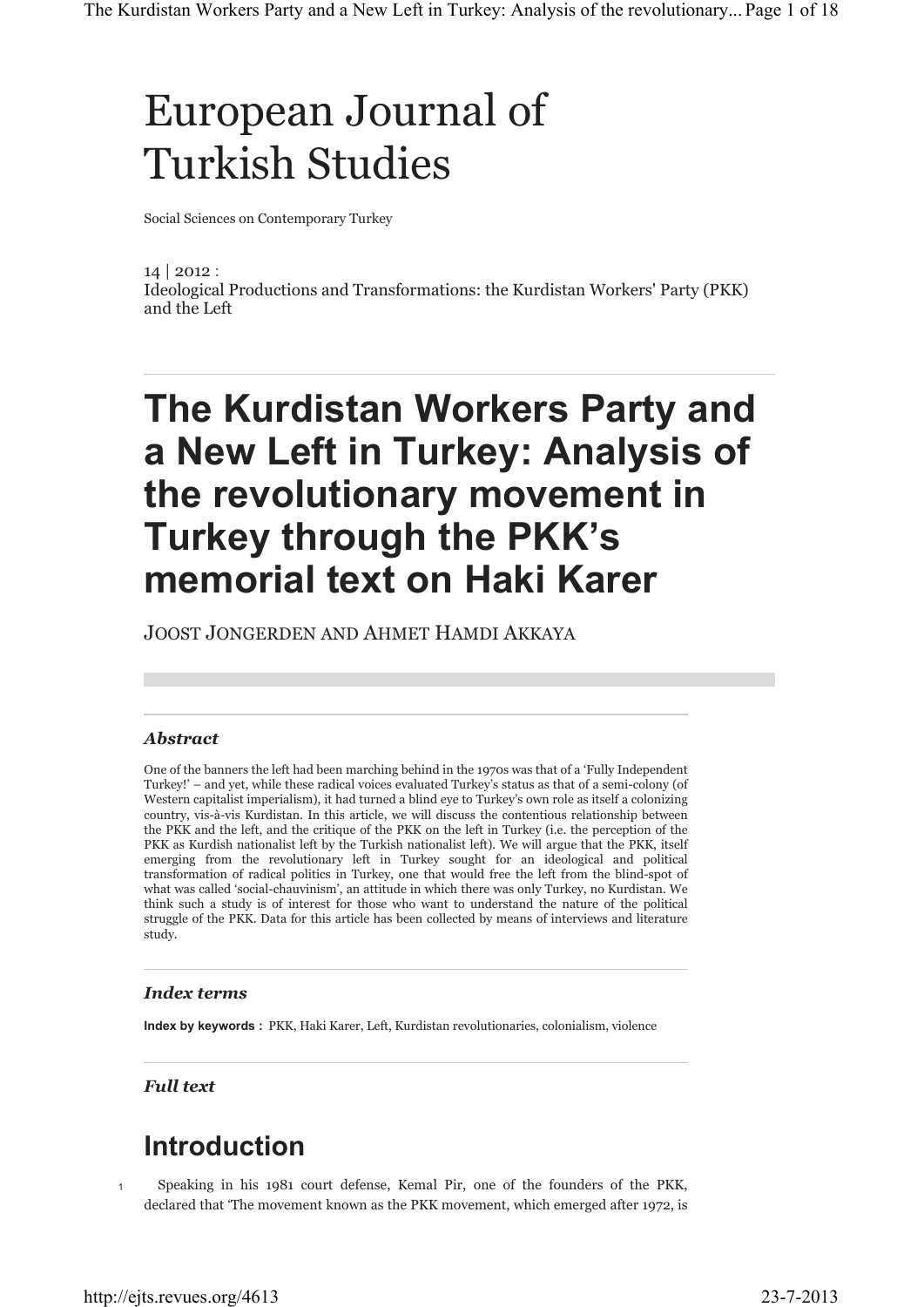not an organization; it is an ideological and political movement. That movement has the intention to unite [the divided revolutionary left in Turkey].'1 Mehmet Hayri Durmuş, another prominent PKK cadre, said in court, 'We believe in the necessity of uniting all forces that are on the side of independence and democracy.'2

- At the time of these statements, the left in Turkey had splintered into various factions, unable to recover from the severe repression unleashed by the military junta and organize effectively. Pir and Durmuş referred not just to this particular organizational splintering, however, but also ideological divisions, not to say misconceptions, to which the left was prone, and which had weakened its struggle. One of the banners the left had been marching behind in the 1970s was that of a 'Fully Independent Turkey!' – and yet, while these radical voices evaluated Turkey's status as that of a semi-colony (of Western capitalist imperialism), it had turned a blind eye to Turkey's own role as itself a colonizing country, vis-à-vis Kurdistan. This contradiction had produced divergent leftwing nationalisms, one Turkish the other Kurdish, instead of a revolutionary left in Turkey. The challenge the PKK envisaged for itself, was to develop a program in which revolutionary politics in Turkey/Kurdistan could be reestablished, beyond nationalist lines, while recognizing the 'national question' in Turkey/Kurdistan. 2
- In this article, we will discuss the contentious relationship between the PKK and the left, and the critique of the PKK on the left in Turkey (i.e. the perception of the PKK as Kurdish nationalist left by the Turkish nationalist left). We will argue that the PKK, itself emerging from the revolutionary left in Turkey but organizing the liberation struggle in Kurdistan, sought for a unification of the left in a metaphorical sense. According to the PKK such a unification of the left could only take place in the context of an ideological transformation: the recognition of being engaged in a common struggle, but from different subject positions. A new left was needed, one that would free itself from the blind-spot of what the PKK called 'social-chauvinism', an attitude in which there was only Turkey, no Kurdistan. In this article we will discuss the PKK's relationship to the Turkish left in the years of its formation, paying particular attention to its critique of revolutionary politics in Turkey at that time. 3
- We think such a study is of interest for those who want to understand the nature of the political struggle of the PKK, sometimes referred to as the 29th (Suleyman Demirel) or 38 th (Turgut Özal) Kurdish rebellion or Kurdish insurgency3. Let alone the obsession with numbers, we are reluctant to depict the struggle of the PKK as an ethnic struggle. As this article will make clear, those involved in the organization mainly framed their issues and concerns in a discourse of socialism and rights. It is through a close reading of the texts which were produced from within this group and read by those involved that we are able to disclose the strong convictions and beliefs, and understand how a group of university students start to organize and act together on a shared analysis and on basis of identified opportunities and constraints. From the outset we should be clear also about the limitations of this article: this is a contribution which delves into discourses, not into activities and practices. Our interest is in the way the Kurdistan Revolutionaries / PKK have understood themselves and mainly delves into discursive repertoires about selfdeclared key events in the years of the formation of the organization.4 4

### **Methodology**

Temporally, our analysis limits itself roughly to the period between the two military coups of 1971 and 1980. This coincides with the process of group and party formation leading to the establishment and early development of the PKK (for a discussion of this process, see Jongerden & Akkaya 2011). Spatially, the analysis takes place against the background of developments in Ankara, where the PKK initially was shaped. At the beginning of the 1970s Ankara was a main center of the radical left. Leading journals in the radical left had their offices in Ankara and for the time important organizations like the People Liberation Army of Turkey THKO and the People's Liberation Party-Front of Turkey THKP-C had been established in Ankara (Erkiner 2010). We should note also that the term 'left' here refers to the radical left, to revolutionary socialist parties and organizations, that is, inspired by Marxist political thought (and not to social-5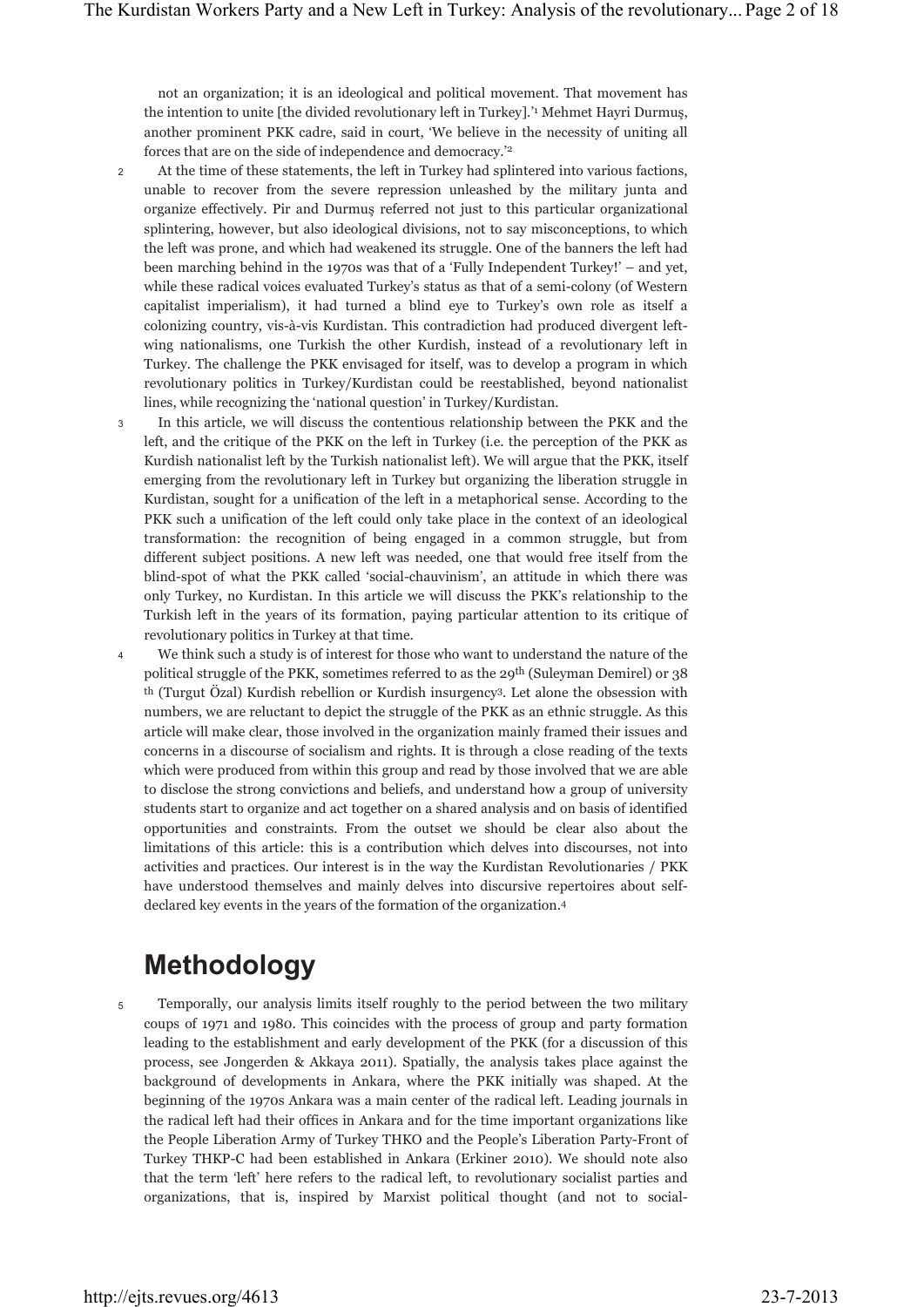democracy). The term 'new left' refers to a re-constituted revolutionary left, the parameters of which are discussed.

- Concerned with the PKK and its relationship with / critique of the left in Turkey, this article takes its place in a body of work that aims, so to say, at making sense of this movement. Work on the PKK, both popular and academic, tends to treat this organization and its political ideology and strategy as somewhat exceptional in the wider framework of Kurdish politics. Indeed, the PKK is sometimes referred to as a party without a history (Ibrahim Güclü personal communication, June 19, 2008), meaning a party without roots in and linkages to Kurdish society – in short, an anomaly. Yet when something seems bizarre, unintelligible or incomprehensible, this does not say more than that we simply do not understand it, and that we should, therefore, try to look for the sense it makes, at least for those involved (Becker 1998: 28). In this article, we will attempt to make sense of the PKK in terms of its vision of and relation to the left. 6
- The data for this article has been collected by means of interviews and literature study. The interviews have been conducted with people active in the revolutionary left in Ankara in the mid-1970s, among them people who took place in the first process of group formation, which started after Abdullah Öcalan release from Mamak prison in 1972, and members of ADYÖD, a student organization in which young revolutionaries from different political factions organized themselves in the brief but intense period between November 1973 and December 1974. The core cadre of what would become the PKK, as well as radical left organizations like *Dev-Yol* and *Kurtuluş*, had been active in this student organization. The interviews with Ali Haydar Kaytan, Duran Kalkan, and Cemil Bayık, PKK leaders from its early years, have been conducted in the context of a video documentary on the history of the PKK by one of the authors (Akkaya 2005). Various primary source publications have also been studied, in particular from the PKK and *Dev-Yol*. The main publication we have used for this study, however, has been a booklet commemorating the killing of Haki Karer in 1977.5 7
- 'In remembrance of the proletarian and internationalist revolutionary Haki Karer' is a 33-page text published in May 1978, one year after the killing of Haki Karer in Antep, a large city on the south-western fringe of the Kurdistan region in Turkey. The text is credited to the *Kurdistan Devrimcileri* (Kurdistan Revolutionaries), the name by which this small group of committed radicals was known before adopting the name PKK. In this text, the Kurdistan Revolutionaries formulate a scathing criticism of the left in Turkey. The text is of particular significance politically since it was published a few months before the Kurdistan Revolutionaries established their organization as a political party, in November 1978.<sup>6</sup> As such, the text under study here may be considered an important document, one in which the Kurdistan Revolutionaries – the PKK to be – distinguish themselves from the left in Turkey, and signal their determination to organize themselves separately. 8

### **Backgrounds: the PKK and the Left in Turkey**

The Kurdistan Workers Party or PKK is one of the most important secular insurgent political movements in Kurdistan and the Middle East. Unlike most Kurdish political parties, which have adopted a rather conservative outlook and been organized around tribal leaders and structures, the PKK originated from the left in Turkey and drew its leaders, members and militants from the disenfranchised and marginalized. The core group members of the Kurdistan Revolutionaries and later the PKK were university students from low and lower-middle class backgrounds. They were among the brightest students of their year (personal communication with Ibrahim Aydin, 30-12-2010). Frequent meetings and group discussions contributed to the carving out of a distinctive ideology and the forging of kindred spirits in the period 1973-1978 (PKK 1982; Yüce 1999 ; Jongerden & Akkaya 2011). The transformation from ideology/group formation to a political party took place in the period 1977-1978. This process started after the killing of Haki Karer in 1977, through the meeting in 1978 which was depicted in retrospect as a founding congress (Akkaya 2005), the publication later that year of a party program, 9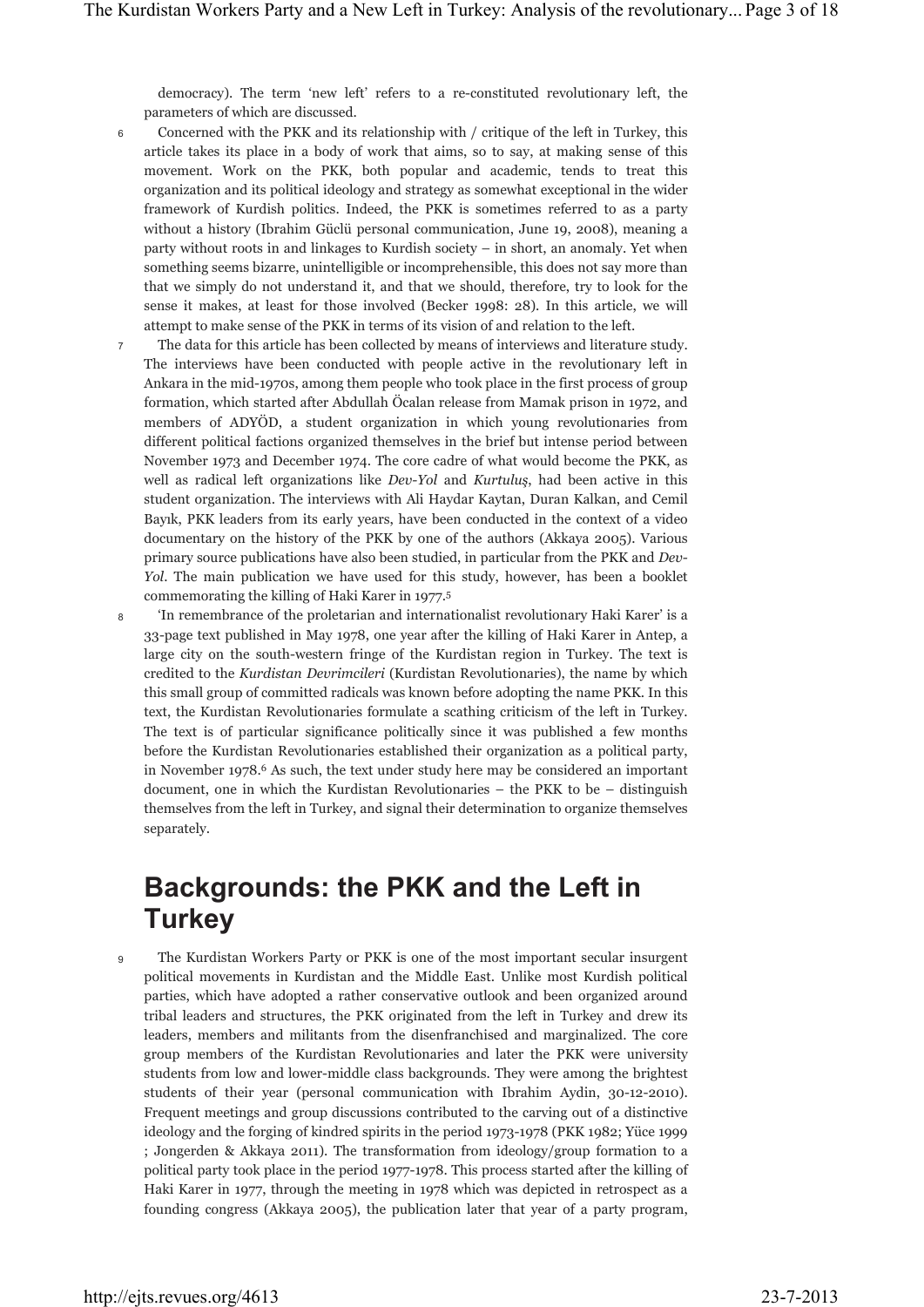(*Kurdistan Devrimcileri*, 1978), and reached its concluded with a formal declaration in 1979 in which the PKK announced its existence (PKK 1979).

- The PKK is commonly known as a guerrilla/armed organization. However, it would be wrong to characterize it in military (or similar) terms. The PKK is and has always been primarily a political organization, prompted to use violence in circumstances in which there was no alternative (legally permitted) avenue of genuine political expression (Bozarslan 2004: 23; Jongerden & Akkaya 2011: 168-9). Reading PKK documents, one may distinguish between two objectives the movement had from its inception. The first was a progressive realization of the right to self-determination.7 A second objective of the PKK, however, was a reunification, or better, reestablishment of the left, a reestablishment envisaged in both organizational and ideological terms. 10
- At the end of the 1960s and the beginning of the 1970s, the revolutionary left in Turkey had gained some momentum in the political life of the country. The 1960 coup was followed by a new constitution, the most liberal Turkey had ever had, creating political opportunities for the public expression of leftist politics. Moreover, the left was gaining morale and inspiration from revolutionary struggles elsewhere in the world – from Cuba to Vietnam, Laos to Angola, Mozambique and Guinea, and Algeria to Palestine. Radical ideas for societal change gained credits, even more since people started to believe collective action could really make a difference. 11
- However, as elsewhere in the world, the left in Turkey was severely handicapped by divisions and internal struggle. The left was composed of different factions, with very distinct ideologies and practices, able and willing to use force and violence against each other. Divisions had already manifested in the 1960s, but the number of factions and splits would only increase in the 1970s. Very basically, we may distinguish between two main currents of thought and action in Turkey, referred to as the 'socialist revolutionaries' and the 'national democratic revolutionaries'. Each of these currents, however, are split into various factions, so the division was much more serious than this simple duality suggest. 12
- The socialist revolutionaries held that capitalism had advanced in Turkey, and a transition to socialism was possible. The main representative of this current was the *Türkiye İşçi Partisi* TİP (Workers Party of Turkey), a legal party adhering to parliamentary democracy. The national democratic revolutionaries, on the other hand, held that Turkey was still a semi-feudal society and, rather than being fully independent, was dominated by the United States. Accordingly, therefore, a national-democratic revolution (the *Milli Demokratik Devrim*, or MDD thesis) was necessary, one in which workers, peasants and progressive forces within the bourgeoisie needed to enter into an alliance. Anti-feudal and anti-imperialist in character, this national-democratic revolution, the theory went, would be followed by a socialist revolution. The nationaldemocratic revolutionaries were convinced, furthermore, that violent force was necessary to bring about the necessary change (Lipovsky 1992). Contrary to the 'socialist revolutionaries', therefore, the 'national-democratic revolutionaries' did not reconcile themselves with the parliamentary system, but agitated for a violent take-over of power, either through a coup d'état or armed struggle. 13
- In spite of their radical political outlook and practice, the national-democratic revolutionaries did not dispose of Kemalism.8 Mihri Belli, one of the main ideologues of the thesis of 'national democratic revolution' expressed himself in favor of reconciling the revolutionary movement with the Kemalist ideology, through a coalition of workers and peasants, or the organizations representing them, with the left-leaning section of the military. Muzaffer Erdost, another ideologue of the national-democratic revolution thesis, flirted with Turkish nationalism, arguing that it was imperialism which lost from the development of nationalism, and not socialism (Lipovsky 1992: 111-2).9 14
- In 1970 the THKO and THKP-C were established, and in 1972 the  $TKP/ML^{10}$  three parties born from the 'national-democratic revolution' current. These were politicomilitary organizations, in the sense that they practiced the idea that only an armed struggle, guided by a political party and carried by a coalition of peasants and workers, could bring the necessary changes to Turkey. Although themselves national-democrats, these radical organizations criticized the original MDD thesis in the strongest terms, rejecting their leaning towards and confidence in the military and the belief that a 15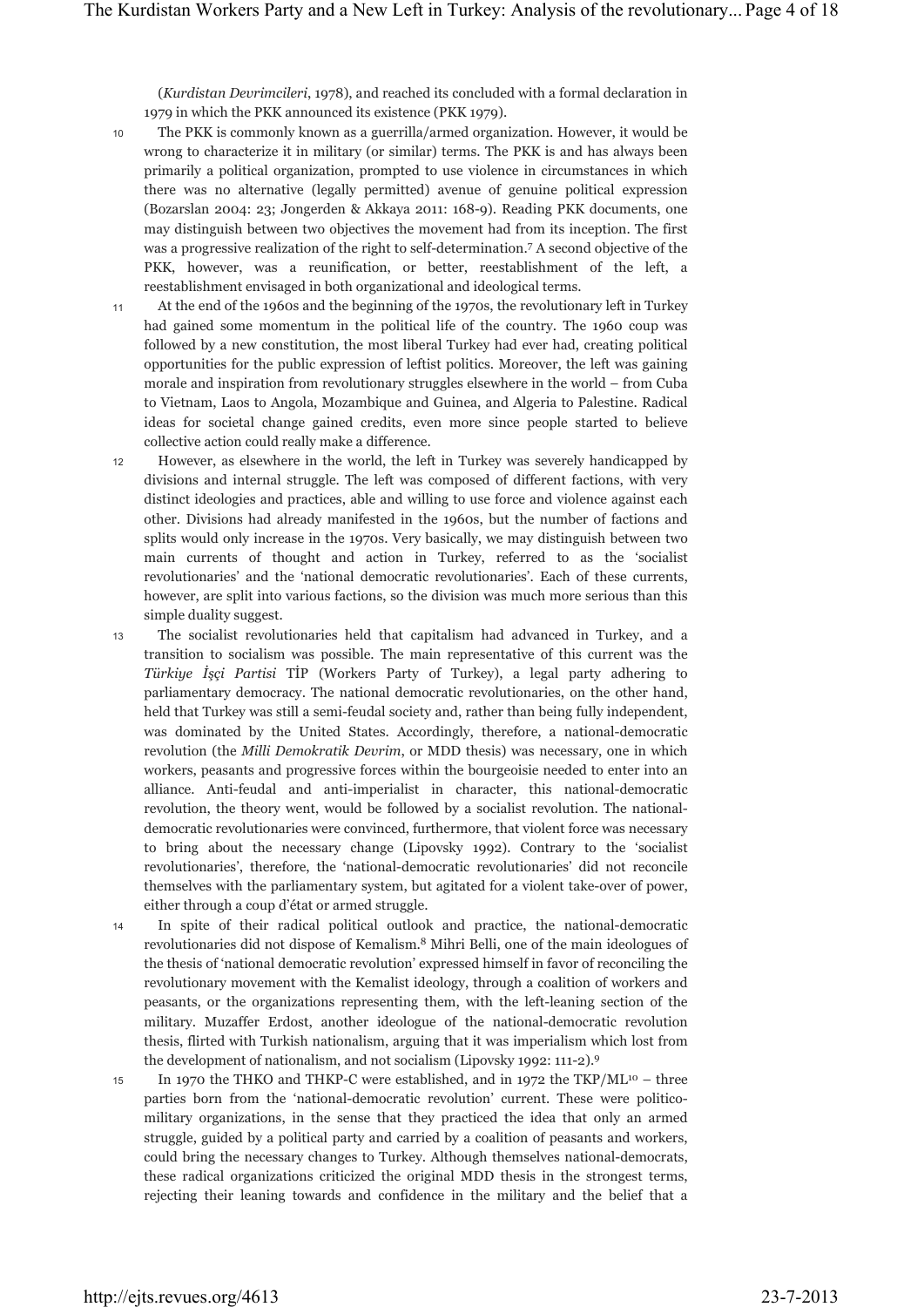socialist revolution could be realized through a coupe<sup>11</sup>. The THKO, THKP-C and TKP-ML all took the position that the revolution would have to be proletarian, with peasants forming a main force of support (THKO 1972, Çayan 2008). Though these organizations, especially THKO and THKP-C evaluated the Kemalist movement in the period 1919-1924 as progressive, they rejected nationalism. The TKP\_ML, on the other hand, has taken a very critical standpoint towards Kemalism, considering it as 'fascism which represents the comprador-bourgeoisie and feudal landlord' (STMA 1988: 2194).

16

18

19

However, the cadre and leadership of these parties were killed in 1972 and '73. The main leaders of the THKO were detained, condemned and sentenced to death.12 The THKP-C leadership and cadre, together with the THKO cadre, were killed in a shoot-out with the army, following a joint action to liberate the THKO leaders from prison and save them from the death penalty.13 The leader of the TKP/ML-TIKKO was taken prison and tortured to death in Diyarbakir prison.14

Politically, the PKK was directly inspired by the THKO and THKP-C. Abdullah Öcalan, a Kurd from the Syrian border province of Urfa who would become the PKK leader, and Kemal Pir, a Turk from Gümüşhane in the Black Sea Coastal Region and co-founder of the PKK, were known for having been sympathetic to the THKP-C. Haki Karer, another Black Sea Turk (from Ordu) who played a prominent role in the period of group formation, along with Ali-Haydar Kaytan, and Mustafa Karasu, who were also both involved in the establishment of the PKK (and continue to play a role in the leadership of the PKK), were known for having sympathies for the THKO (Sayın 1997; Kaytan 2006; Karasu 2006). In spite of the critique of the Kurdistan Revolutionaries, and later the PKK, on the revolutionary left, they felt as being a part of them, sharing a common history and building upon common experiences (these of THKP-C and THKO, and in a lesser extend TKP-ML/TIKKO) (personal communication with Ibrahim Aydin, 30-12- 2010). 17

### **A Shared History**

A new, liberal constitution had created political opportunities after the coup in 1960, but opportunities narrowed down with the coup of 1971. The beginning of the 1970s became a period of collapse and re-establishment for the left in Turkey and of crucial importance for the formation process that led to the establishment of the PKK. After the military coup of March 12, 1971, which resulted in a ban on left wing organizations and publications, the arrest of its militants and the killing (in 1972) of the main leaders of the revolutionary movement, the left collapsed. This marked the temporary end of an organized left. The period following the 1971 coup and the general elections in 1973 was marked by an absence of publicly visible and active political organizations on the left. Remnants of the TKHO and THKP-C continued to exist, but they were disoriented and weak. There were no overtly active radical left organizations (in Ankara), but only circles of people (*çevreler*) who knew each by family bonds or regional ties (*hemşehrilik*15), from previous political activities or from the campus, and were mainly active as reading and discussion groups (personal communication with Suat Bozkuş, 24-4-2010). It was during this period that the thesis of Kurdistan as an (international) colony was born, as well as the idea of organizing the struggle in Kurdistan separately from that in Turkey. In 1973, a small group of people became established – Abdullah Öcalan, Haki Karer, Baki Karer, Fehmi Yilmaz, Ali Haydar Kaytan, and Ibrahim Aydin, to be followed later by Cemil Bayık, Duran Kalkan, Mehmet Hayri Durmuş, Mazlum Doğan and others – who would name themselves the Kurdistan Revolutionaries. Even then, there was already a sense of a strong group feeling (personal communication with Ibrahim Aydin, 30-12-2010).

In the second half of 1973, the mainstream political parties, whose activities had also been put on hold after the military coup, started to organize again and prepare themselves for the elections of October 14, 1973. In Ankara, in the shadows of the reemerging political space, the radical left also started to organize itself. Circles referred to as '*doktorcular*', followers of the political school of thought of Hikmet Kıvılcım,16 took the initiative to establish a legal association. This initiative was met with skepticism from other circles, in particular the *cepheciler*, followers of the THKP-C, and the THKO, who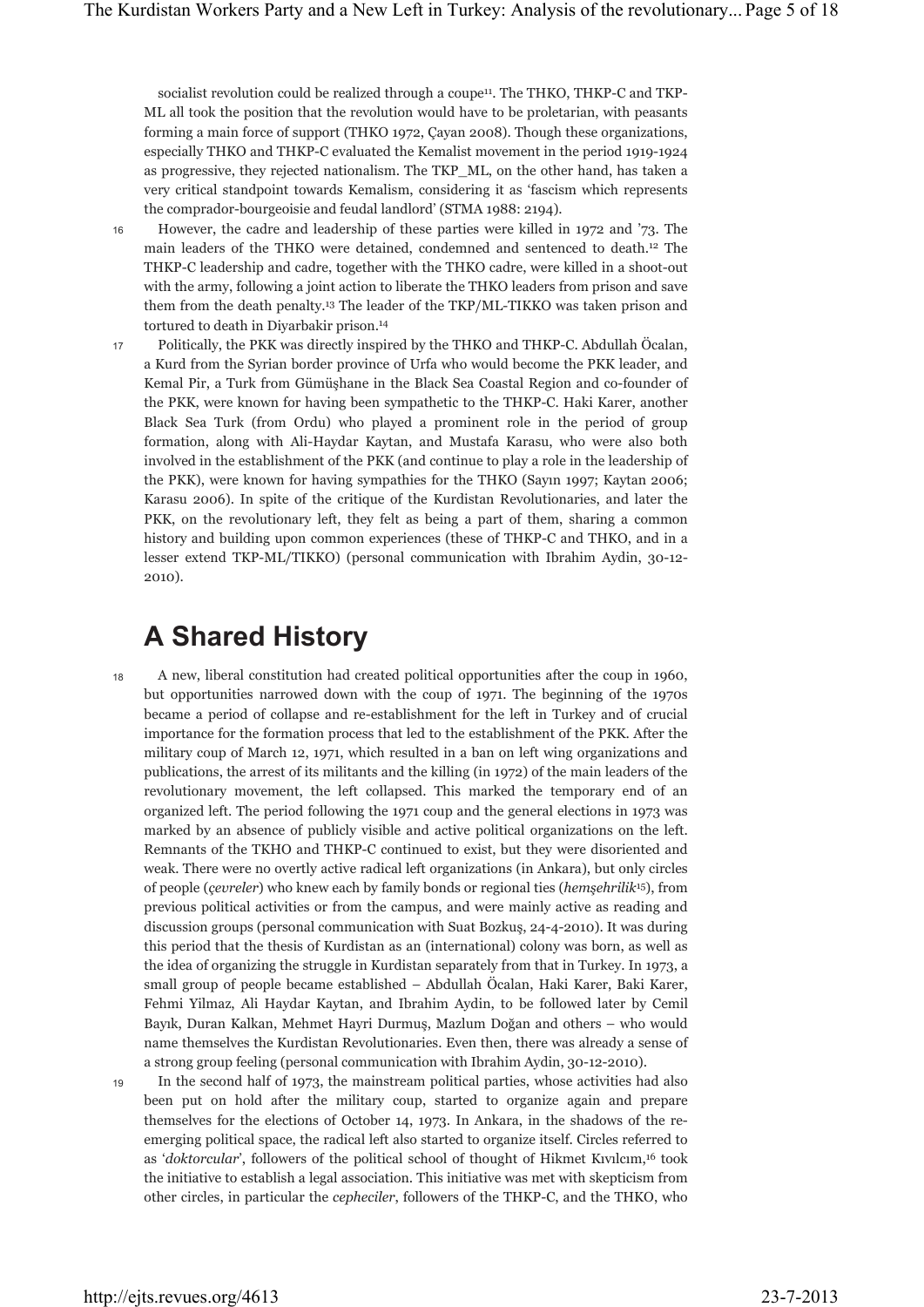were convinced that the formal establishment and registration of an association would in practice be nothing more than a surrender to the police. After all, the military were still in power, and for the establishment of an association a list of names of founders and board-members had to be handed over to the police. To the surprise of the *cepheciler*, however, the establishment of ADYÖD in November 1973 was not obstructed by the police, and the association started its activities in an apartment on the Izmir Avenue in Kızılay, in the center of Ankara (Suat Bozkuş, Personal Communication, March 24, 2010).

- Directly following the establishment of ADYÖD, the *cepheciler* argued that the association had been imposed on the students in Ankara, so the ADYÖD board members and its critics agreed on the election of additional board members. In the election, in which about 200 delegates participated, representing ten times that number of students, eleven representatives were elected, and added to the official board of seven.17Among these new board members were Abdullah Öcalan,18 Haki Karer, Nasuh Mitap and Taner Akçam (Suat Bozkuş, Personal Communication, March 24, 2010).19 ADYÖD had in fact two constituting moments: the first one as being officially established by students with a strong leaning towards the Hikmet Kıvılcımlı fraction, and a second one by radical students through an unofficial conference. 20
- A year after its establishment, on December 10, 1974, ADYÖD was closed by the Ankara Martial Law Command (*Ankara Sıkıyönetim Komutanlığı*)20. The closure was preceded by a police raid on the association, on December 4, at which 162 students were arrested.<sup>21</sup> After the crackdown on ADYÖD, the process of fragmentation at the left took new dimensions. In the months preceding the closure of the association, many leftists had been released from prison following the amnesty, and ADYÖD had operated as a platform in which several circles came together. After the closure, however, these circles, strengthened by the released cadres, started to establish their own organizations. The idea of a common purpose or perspective faded away. 21
- Those around Öcalan were the only faction that did not turn to the establishment of a new association or journal. Instead, they formed a tightly organized and well disciplined but open network, mainly engaged in discussion (Kaytan 2006; Karasu 2006; Kalkan 2008). They met in the secrecy of the houses of the group's members and did not engage in external activities, preferring to engage in long and intensive discussions with each other. In Turkish, this process was conceptualized in terms of '*yoğunlaşmak*', a typical PKK term, literally meaning 'to become intense'. In practice, this was (is) an intense process of thinking, discussion, reflection and (self)-criticism, a kind of focused group study. Sometimes two or three meetings a day took place, with up to 10 or 20 participants. The frequent, long, intensive discussions at these meetings contributed to the carving out of a distinctive ideology, the enlisting of new recruits and the forging of a close camaraderie. In short, they did not simply announce the existence of a new organization, journal or party, but started to work on a mobilizing structure and a distinct ideology. 22
- The group around Öcalan identified two main problems in the left, one organizational, the other ideological. At the level of organization, the left's urgency to act, the hurry to engage in political action was criticized (PKK 1982: 92; Sayın 1997; Doğan 1992; (personal communication with Ibrahim Aydin, 30-12-2010). . Hasty organization and immediate action followed each other apace, poorly thought out and under-planned, they concluded. Öcalan argued on several occasions that the PKK developed from the experiences, actually the mistakes, made in the organization of the armed struggle by the revolutionary left in Turkey, in particular THKP-C, THKO and TİKKO. These revolutionary parties, Öcalan argued, had been defeated only a short time after their establishment because they entered into a direct confrontation with the state while they were still weak. With this knowledge, the group around Öcalan, decided to organize itself thoroughly before embarking on such action (Sayın 1997: 71-83). Instead of rushing into action, therefore, the group around Öcalan took five years over its preparations to establish a party, and then waited another year before announcing its existence publicly. 22 And it was not until 1984, some eleven years after the process of group formation had begun, that the PKK initiated its armed struggle against the state.<sup>23</sup> 23

24 In addition to organizational weakness, it was argued, the development of the left was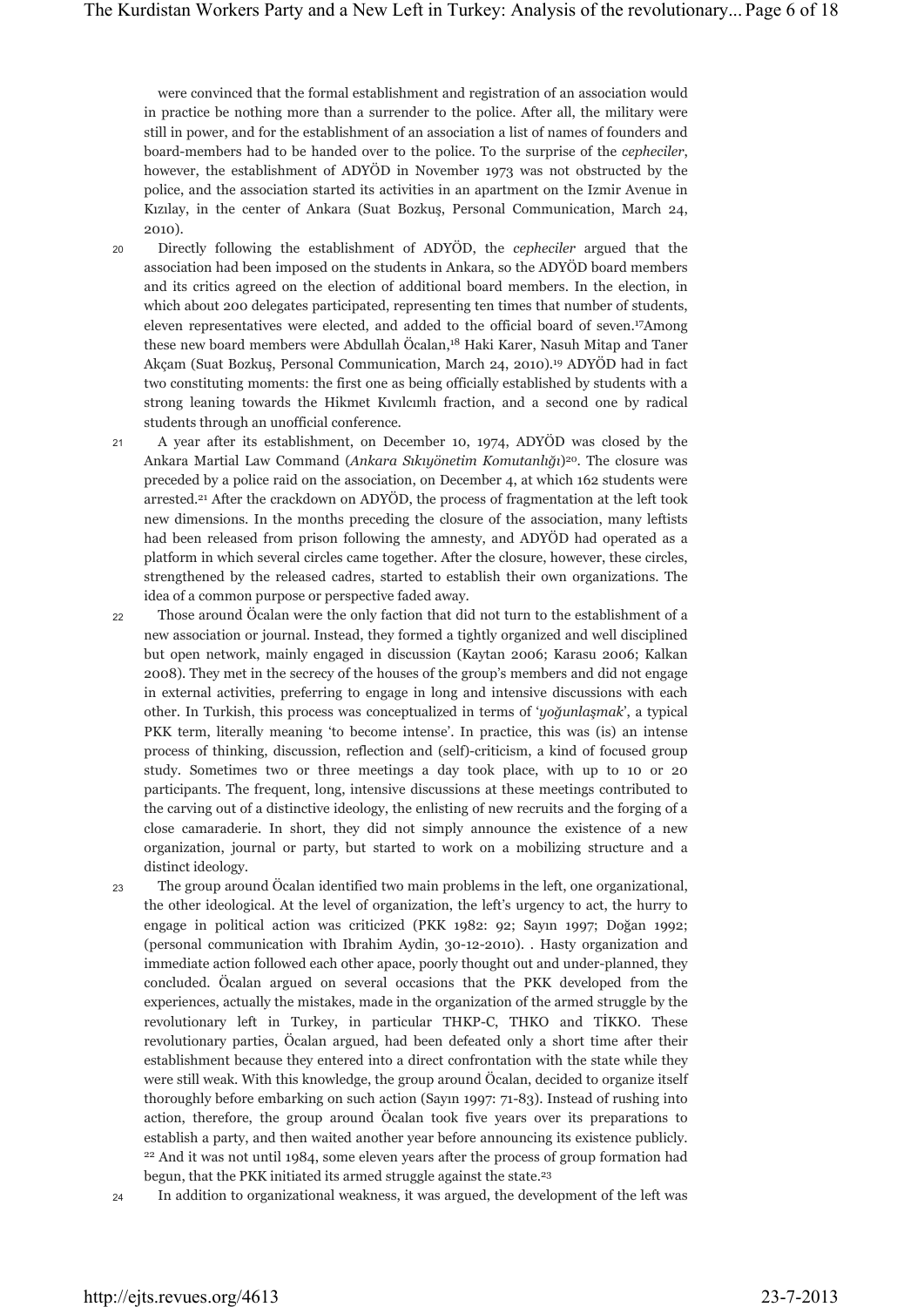also hindered ideologically. A clear political and theoretically rigorous line was lacking, with Kemalist nationalism – or social-chauvinism – in particular forming an obstacle to the progress of the left (PKK 1978; PKK 1982). Kemalism, as analyzed by the emergent PKK, prevented the left from functioning as a genuine force of opposition since it (the left) was unable to escape the very political reality it was struggling against. The radical left in Turkey, that is, was crucially defined (through Kemalism) by the same force (colonialism) it was fighting to be free from (i.e. the oppression of a dominant class empowered by/as a controlling state). How could the left advance a viable political position outside of Kemalism if was unable to shake off what was an essentially colonialist ideology?

### **The Left and the Kurdish issue**

- In 1977, the Kurdistan Revolutionaries organized a meeting in Ankara in which cadres from several leftist political organizations participated.<sup>24</sup> The analysis of the left made by the Kurdistan Revolutionaries, and their determination to organize themselves separately from, other groups, albeit in conjunction with them, was not met with enthusiasm. 25
- The revolutionary left in Turkey, a wide range of parties as varied as the pro-Soviet TKP (Communist Party of Turkey), the pro-Chinese TİKP (*Türkiye İşçi Köylü Partisi*, the Peasants and Workers Party of Turkey) and the independent Dev-Yol (*Devrimci Yol*, Revolutionary Path), and many other parties, groups or factions. Nevertheless, these parties and the left as a whole had a common approach towards the Kurdish issue, which was to regard it as of secondary importance, subordinate to the struggle against capitalism and (Western) imperialism. The position of the left generally on this issue is represented by publications on the Kurdish issue from Dev-Yol, also an off-spring of the THKP-C and the most influential organization in revolutionary politics during the period preceding the 1980 coup. 26
- Named after a journal first published in May 1977, Dev-Yol published four notable articles on the Kurdish question, made up of two pairs of texts, viz. 'The Kurdish Question in Turkey and the Tasks of the Revolutionary Movement (I and II)' (*Türkiye'de Kürt Meselesi ve Devrimci Hareketin Görevleri I ve II*) (Devrimci Yol 1977a and Devrimci Yol 1977b) and 'On the "Colonialism" Discussions (I and II)' (*"Sömürgecilik" Tartışmaları Üzerine I ve II*) (Devrimci Yol, 1978a and b). In these works, Dev-Yol defines the relationship between the Turkish and Kurdish nation in terms of oppressor and oppressed. The colony argument was mainly developed on an understanding of the status of Kurdistan as dependent country. However, Dev-Yol claimed, the status of colony could not be asserted on the basis of the dependent country – this had to be done by analyzing the status of the oppressing country. Colonialism was a phenomenon that occurred in the historical stage of imperialism, and Turkey could not be an imperialist country since it itself had the status of (semi)-colony: 27

Marxist theory of colonialism shows that in the age of imperialism a dependent country which is not capitalist by its internal dynamic but has a kind of distorted capitalism (such as Turkey) historically cannot establish a colonialist relationship. Nowadays the debate on colonialism makes only sense within the framework of discussion of imperialism. (Devrimci Yol 1978a)

Colonialism, Dev-Yol argued, was a specific kind of relationship between two countries, and this did not fit the relationship between Turkey and Kurdistan. The suggestion that Kurdistan was a colony was in conflict with Marxist theory. And since the main political struggle was the struggle against capitalism and imperialism, the struggle of the Kurds needed to take place in the context of a common (Turkish-Kurdish) struggle against capitalism: 28

> In Turkey the differentiation is not on the basis of nation, but on the basis of class. (Dev-Yol 1977b)

It's absurd to differentiate between a Turkish bourgeoisie standing against a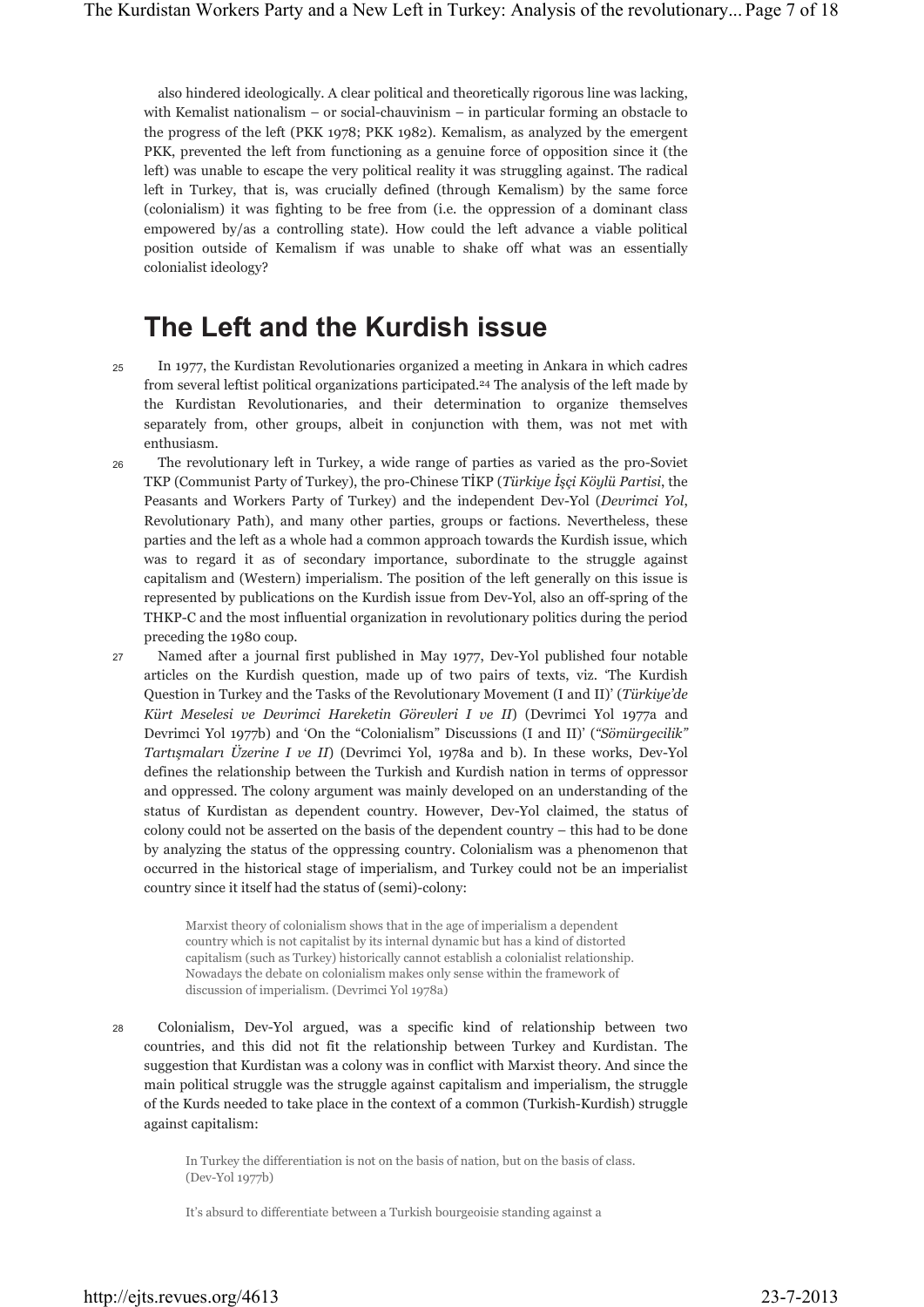Turkish proletariat, and a Kurdish bourgeoisie standing against a Kurdish proletariat. Against the proletariat in Turkey stands a bourgeoisie of Turkey. Within the borders of this state all suppressed classes are struggling without differentiating between nations against the ruling class who has control over de state. (Dev Yol 1977a)

- Against this argument, Kurdish groups tried to find examples from other cases. For example, the PKK distributed a brochure about Eritrea regarding it as colony of another semi- (or new) colony, Ethiopia. 'We were trying to analyze the relationship between colony and colonialist,' recalls Duran Kalkan, leading activist in the movement. 'Therefore we had to find other examples in order to elaborate a convincing definition. When we said that Kurdistan is a colony of Turkey, we had to prove it. Eritrea was an example' (from an interview with Duran Kalkan in the documentary *Ateşten Tarihi*, February 2003). Ibrahim Aydin, who was involved in the process of group formation from its very outset, recalls that in group discussions in 1973, the case of Portugal was discussed, itself like Turkey not an advanced capitalist country, and regarded thus as still a colonial power (personal communication at 30-12-2010).  $29$
- The first group discussions started after Abdullah Öcalan release from Mamak prison in autumn 1972, when he moved into the house where Haki Karer and Kemal Pir were living. Ibrahim Aydin, who had come to know Adbullah Öcalan in Mamak, was also a friend of Fehmi Yilmaz, who happened to know Haki Karer and Kemal Pir. Fehmi Yilmaz introduced Ibrahim Aydin and Abdullah Öcalan to Haki Karer and Kemal Pir, and the first group discussions started soon after. Apart from these people – Abdullah Öcalan, Haki Karer, Kemal Pir, Fehmi Yilmaz and Ibrahim Aydin – Haki Karer's brother Baki and Ali Haydar Kaytan also took part in this meetings. In the first year they met almost every evening, this core of people and others who were introduced by one of group. Sometimes they were with 15 people, other times 20 or even 30. The discussions centered on such themes as the problem of revolutionary organization, which was high on the left's agenda after the defeat of THKP-C, THKO and TKP-ML/TIKKO, and also socialism and the national question, and the status of Kurdistan (personal communication with Ibrahim Aydin, 30-12-2010). 30
- The discussion on the status of Kurdistan, as a colony or not, was in fact the ideological aspect of the Kurdish issue for the left in Turkey, on which another, more obviously practical, discussion took place: do the peoples of Turkey and Kurdistan have a common struggle, or should they organize themselves separately? Kurdish groups, based on the colony-thesis, had envisaged another path for their revolutionary struggle. Concretely this meant separate organization. The revolutionary left in Turkey, based on the rejection of the colony-thesis, saw a common struggle and favored a united organization. (Dev-Yol 1977a, 1977b, 1978a, 1978b).25 The one exception on this matter among the various factions of the revolutionary left was that of *Kurtuluş*, later renamed *Türkiye ve Kuzey-Kurdistan Kurtuluş Örgütü*, TKKKÖ (the Liberation Organization of Turkey and Northern Kurdistan), which had helped the Kurdistan Revolutionaries to find the TMMOB meeting place in Ankara where they had first presented themselves to the left. 31

### **Haki Karer and the making of a New Left**

- In the leaflet 'In remembrance of the proletarian and internationalist revolutionary Haki Karer' the left is criticized for is denialist stance towards the Kurdish issue. Revolutionaries are shown a mirror through the person of Haki Karer, who dedicated his life to the struggle in Kurdistan and thus became an example of international solidarity. Indeed, Haki Karer may be considered one of the architects of the PKK movement. Together with Abdullah Öcalan he had been in the board of ADYÖD and developed into an important propagandist for the Kurdistan Revolutionaries. 32
- Haki Karer was a Turk from the Ulubey District of the Black Sea province of Ordu. Born in 1950, he left for Ankara after completing his High School education, took the university entrance examination there and started to study physics (at Ankara University). In leftist circles he was known as a THKO sympathizer. Haki Karer was a housemate of Kemal Pir, a Turk from Gümüşhane, and later legendary PKK militant 33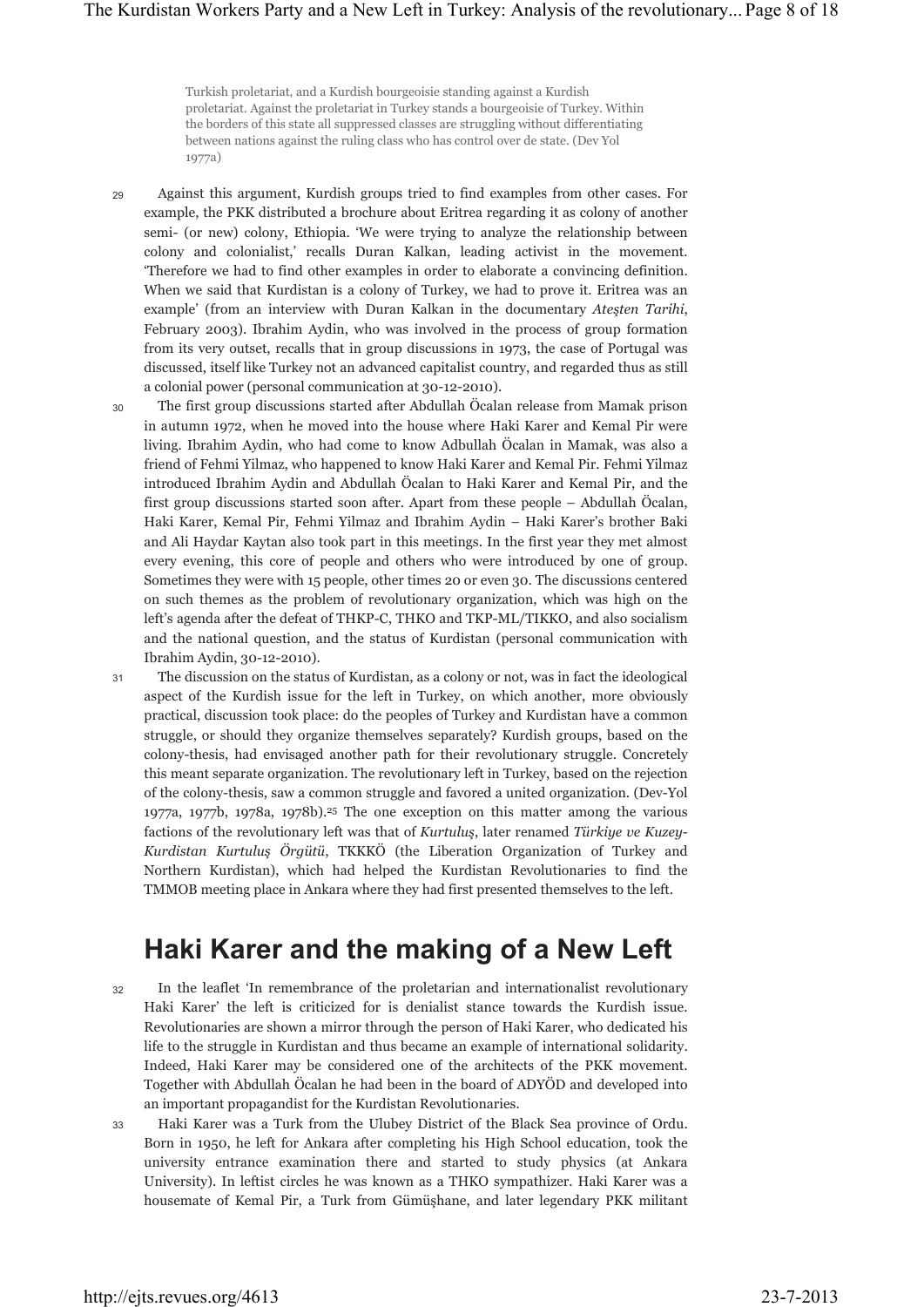(following his death in prison while on hunger strike, in 1982). Abdullah Öcalan moved in with Haki Karer and Kemal Pir after his release from the Mamak prison at the end of 1972 (he had been held there for his role in organizing a boycott at the university to protest the killing of Mahir Çayan and his comrades of the THKP-C and THKO). In PKK historiography, Haki Karer and Kemal Pir are celebrated as the first people with whom Öcalan started to work on a new political movement (Jongerden & Akkaya 2011).

- Haki Karer participated in the main meetings and decisions of the group, which was known by others as *Apocu* (followers of Apo, a nickname for Abdullah Öcalan), but which started to depict itself as Kurdistan Revolutionaries. One of those meetings was the Dikmen meeting in 1976, named after the neighborhood in Ankara where the gathering took place. At this meeting the revolutionaries decided to establish themselves in (Turkish) Kurdistan, and to establish a center (*merkez*) of the movement, of which Abdullah Öcalan would become the chairman, and Haki Karer his associate. Karer was thus made the second person in rank in the organization (and the only person in the movement who has ever reached that status). He is described in the commemorative booklet as one of the leaders of the organization (Serxwebun 1978: 21). 34
- After the Dikmen meeting, Haki Karer went to Adana and then Batman, where he stayed for a short while before establishing himself in Antep. Once there, Karer started to work intensively. Like all the main cities in Turkey at the end of the 1970s, Antep was a hotbed of political activity. Several leftist organizations were operative in cities and fighting for control, sometimes literally, not only with the far right but also with one other. On 18 May, 1977, Haki Karer was killed in a coffeehouse, allegedly by Alaattin Kapan, one of the leaders of *Stêrka Sor*, a small Kurdish leftist organization, mainly active in Antep. Alaattin Kapan had been active in the revolutionary movement since the beginning of the 1970s, and was a well-known Maoist in Antep at the time (Jongerden & Akkaya 2011).26 35
	- Öcalan also recalled on several occasions that the PKK had been established as an oath to Haki Karer. According to Ali Haydar Kaytan, 'It can be easily said that the foundation of the PKK has been a fundamental step taken under the influence of his [Haki Karer] martyrdom' (from the interview with Ali Haydar Kaytan in Ateşten Tarih, February 2003). After the killing of Haki Karer, the attitude of the Kurdistan Revolutionaries vis-àvis other organizations became more aggressive, and also the group began to organize itself more professionally (personal communication with Ibrahim Aydin, 30-12-2010), i.e. patrolling the borders of the organization and turning the group into a party. The commemorative booklet, published in May 1978, had been the first attempt to define the heritage of Haki Karer and his meaning for the revolutionary struggle. In a certain sense, we might define this as a belated attempt. At his funeral, in Ordu, the Kurdistan Revolutionaries were present, but torn by grieve no one had been able to address the crowd. On their return to Ankara, Öcalan, who did not attend the funeral, was angry. Mustafa Karasu recalls Öcalan saying:

Is this your faithfulness to Haki? You went there and cried. Is this how you expressed your dedication to the revolution? Is this how you organized the funeral? For sure you did not to it the right way. This is not faithfulness to the memory of Haki. You have not done your revolutionary duty. So many people went there, you should have told them the importance of Haki's martyrship. (Karasu 2006: 109)

In the booklet, Haki Karer is depicted as a genuine internationalist, a dedicated revolutionary in the spirit of Che Guevara. Both Che and Haki participated and played a leading role in the struggle of the oppressed outside the land where they were born and raised. Haki is described as self-effacing, motivated, persevering and austere, but also as knowledgeable and a strong debater. His ability to engage into dialogue with both young and old, men and women, is celebrated. Haki Karer's is depicted as an example of how militants should dedicate themselves to the struggle, and how the left in Turkey should conceptualize the struggle in Kurdistan. By doing that, a two-fold distinction is drawn, between the PKK and other Kurdish nationalist parties, and between the PKK and the left in Turkey. 37

> Haki Karer (…) was engaged in an intensive ideological struggle against socialchauvinism and bourgeois-nationalism. (*Kurdistan Devrimcileri* 1978: 9)

36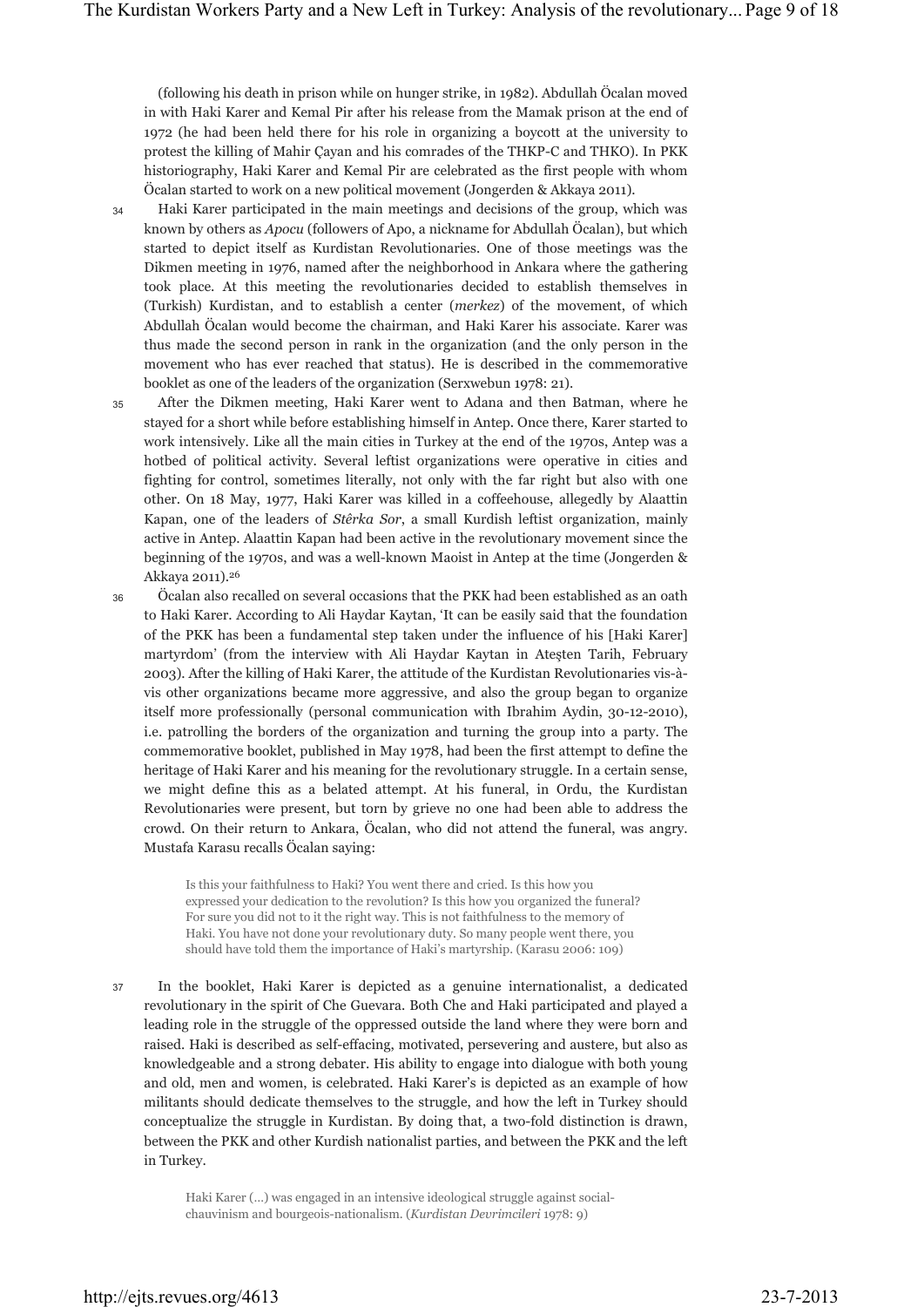- Though the booklet denounces bourgeois-nationalism in strong terms, the main target is the social-chauvinism within the left. However, it would be wrong to conclude that the animosity toward the left was stronger than their aversion to Kurdish nationalism. On the contrary, it was because of the Kurdistan Revolutionaries' closeness to the left and what they had in common as revolutionaries that the Turkish left became a main target for criticism. 38
- Where the left was taking a denialist position vis-à-vis the Kurdish issue or rendered it as irrelevant in the context of class-struggle and the unity of the working class, the Kurdistan Revolutionaries analyzed the history of Kurdistan as a history of colonization. In Northern (Turkish) Kurdistan they identified a process distinguished by three phases. The first phase started in 1925, the year of Sheikh Said's rebellion against the new Kemalist regime, which was used as a pretext to start the military occupation, and ended in 1940, a few years after the repression of the Dersim rebellion. This was followed by a period of assimilation, symbolized in boarding schools, which were used for the Turkish state enculturation of the Kurdish youth, and then, from the 1960s onwards, a period of economic colonization, symbolized by (state-led) agricultural modernization which functioned to break up the traditional (tribal-based) structures of Kurdish society (*Kurdistan Devrimcileri* 1978: 20-24; personal communication with Ibrahim Aydin, 30- 12-2010)). The left, however, was seen as ignorant of this process of colonization: 39

Instead of interpreting history from a Marxist perspective, instead of applying historical materialism to Kurdistan and the existence of Kurds, they [the left in Turkey] approach the issue as if there is only one country within the borders of the *Misak-i Milli* (…) For them there is no Kurdistan, only Turkey. (*Kurdistan Devrimcileri* 1978: 4)

The failure to recognize Turkey as a colonial state and support the struggle of the people in Kurdistan against their colonial oppressor was severely criticized. The Kurdistan Revolutionaries slapped the left in the face with a citation from a speech Che Guevara had given to the Tricontinental 1966 international leftist conference in Cuba, a citation moreover, often used by the left itself. In this speech, Che had lashed out at the left by saying: 40

> The solidarity of all progressive forces of the world towards the people of Vietnam today is similar to the bitter irony of the plebeians coaxing on the gladiators in the Roman arena. It is not a matter of wishing success to the victim of aggression, but of sharing his fate; one must accompany him to his death or to victory. (Guevara 1967)

The left in Turkey, however, did not applaud the liberation movement in Kurdistan. They were not standing on the sideline, supporting, but looking away, or, worse, supporting the force of oppression, and as such were worse than those who had encouraged the gladiators. For Haki Karer, argued the Kurdistan Revolutionaries, this social-chauvinist attitude (not recognizing the legitimacy of the liberation struggle in Kurdistan) had been an important reason to get involved in the construction of this liberation movement: 41

> Social-chauvinism made itself felt within the Revolutionary Movement. For Comrade Haki Karer this was an important reason to join the Kurdistan Independence Struggle. (*Kurdistan Devrimcileri* 1978: 7).

Within the left as a whole, Kurdish identity was rendered insignificant, with Kurdish liberation subsumed as part of the class-struggle. In practice, it was expected that Kurds would simply join the Turkish revolutionary organizations, and struggle shoulder-toshoulder with Turks. But for the Kurdistan Revolutionaries, bonds of brotherhood between Kurds and Turks were not assumed as though natural, the inevitable and unquestioned union of common cause. For them, such a bond could only be the product of struggle, a common struggle from equally important, but different positions, i.e. as revolutionaries of Kurdistan and of Turkey. Since Kemalist nationalism was so deeply engrained in Turkey's 'Revolutionary Movement', the realization of this common struggle was predicated on the left progressively liberating itself from what was conceived as its 42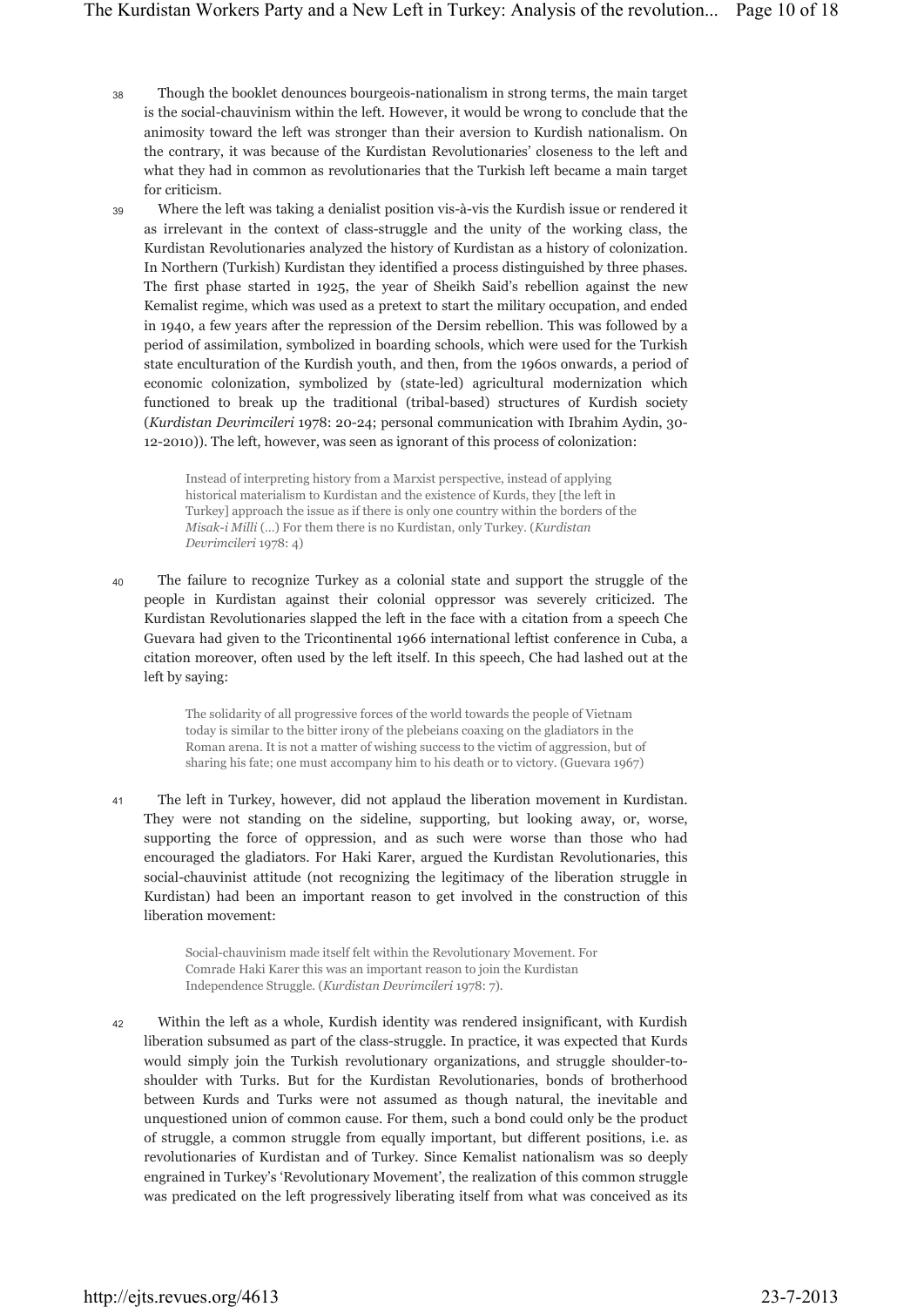social-chauvinistic illness. With the (re)emergence of the Kurdistan Liberation Struggle, the left in Turkey would throw of its chauvinism:

Naturally, revolutionaries in Turkey will than take the right approach to the Kurdistan Issue. In other words, the Kurdistan National Liberation Struggle will free the Left in Turkey from its social-chauvinist illness. (*Kurdistan Devrimcileri* 1978: 6)

For the Kurdistan Revolutionaries, Haki was the personification of a new left, of a left that was truly internationalist. Therefore the Kurdistan Revolutionaries emphasize: 43

> We are proud to have had a revolutionary from Turkey like Haki Karer within the ranks of the Communist Movement, which is in the process of being established in our country, and who, while coming in a heroic way came to the forefront of anticolonial struggle, fell martyr (…) Haki Karer is a perpetually burning torch in the Kurdistan Liberation Struggle. (*Kurdistan Devrimcileri* 1978: 24, 33)

### **Internal division and violence**

Following the killing of Haki Karer, the Kurdistan Revolutionaries declared *Stêrka Sor* a satellite organization of Turkey's intelligence services, a force of the counter-revolution that had to be eliminated by the revolutionary forces: 44

> We are obliged to use violence against the violence of counter-revolution, and the revolutionary armed forces must crush the armed forces of the counter-revolution. (Kurdistan Revolutionaries 1978: 2)

- Alaattin Kapan was eventually killed. The death of Karer, however, was a cause of unrest and divisions within the Kurdistan Revolutionaries. Following the death of Karer, the Antep branch of the Kurdistan Revolutionaries fell apart. Many of its members joined *Tekoşin* (Kurdish: 'Liberation'), a newly established political party established by sympathizers of *Kurtuluş* (not coincidently Turkish for *Tekoşin*), who were convinced of the necessity to organize separately. The organization had its main base of support in Antep, Maraş and Dersim. 45
- The Kurdistan Revolutionaries declared *Tekoşin* a continuation of *Stêrka Sor*, and thus a legitimate and necessary target of violence. At the same time, those who distanced themselves from these organizations were contacted with the objective of winning them back. Öcalan allegedly returned to Antep for this purpose, the city he had left following the killing of Haki Karer. According to Mustafa Karasu, Öcalan's response to the falling apart of the Antep branch ran thus: 46

This can't be. We have to talk with each of them [those who had left the organization and joined *Tekoşin*] individually. (…) If there is the slightest chance of winning them back, we have to do so. (Karasu 2006: 101)

Back in Antep, Öcalan allegedly first talked face-to-face with activists within the movement who were drifting way and attracted by *Tekoşin*, followed by a joint meeting. These talks took place in a rather strained atmosphere, and under a continuous threat of violence. Mustafa Karasu, who was with Öcalan at the time, remarked the following in his memoirs of that period: 47

> Kemal Pir, Fuat Çavgun and I were on armed guard outside [the meeting took place in the house of a friend, a teacher living at the Kırkayak street in Antep]. We could not understand why the chairman [Abdullah Öcalan] was talking to them. We were not able to understand why the chairman was behaving with such good intentions to people who had stolen our weapons and wanted to kill our friends. In fact, it wouldn't true if I said that it didn't come to our minds to kill them all while they were gathered inside. (Karasu 2006: 102)

How many returned is not told, but that many did not is clear. Cemal Bayık explained matters thus in an interview in 2009: 48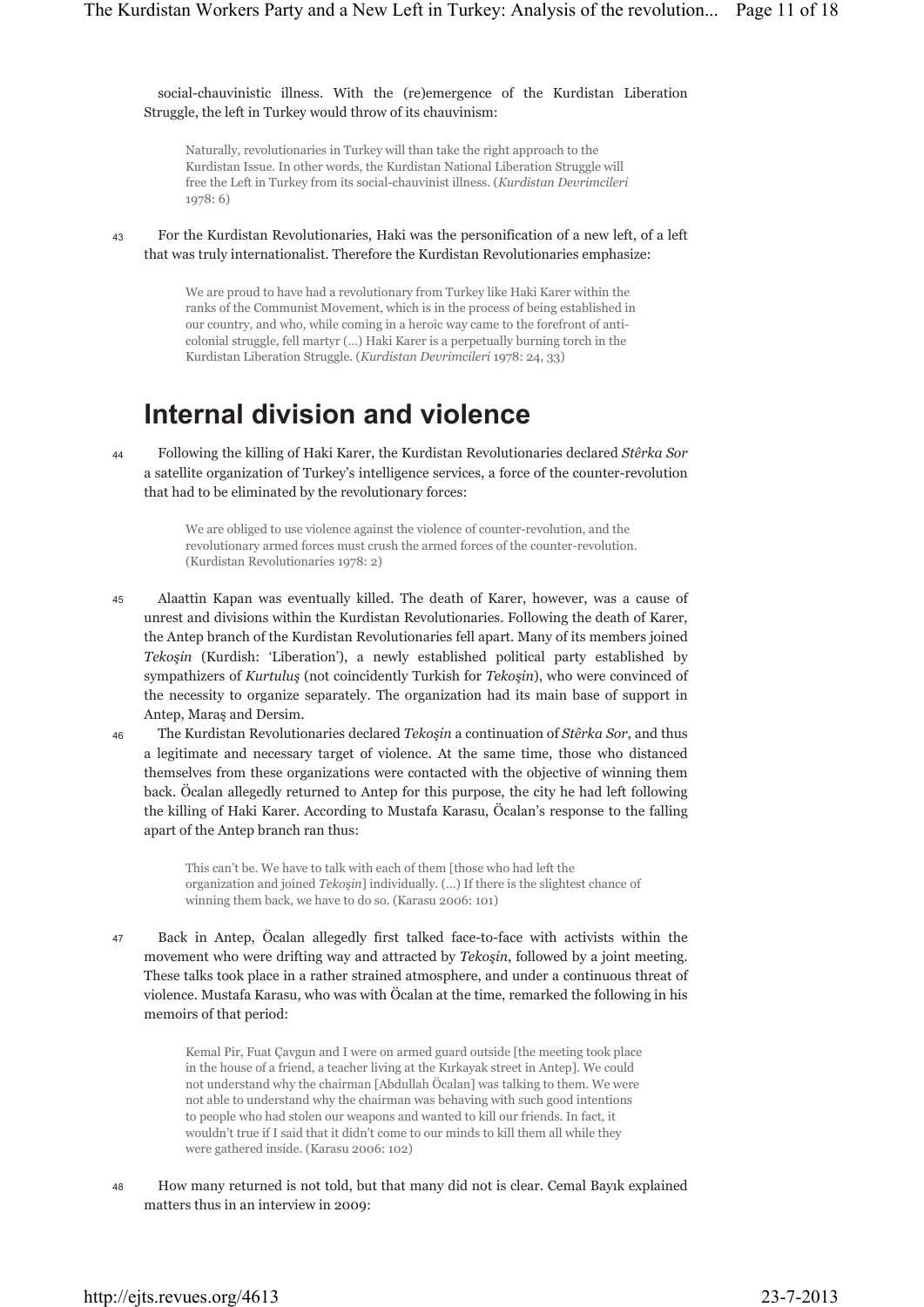Those who said they could take over our movement had to run away. The movement [Kurdistan Revolutionaries] regained control again in Antep. (…) We mobilized for war against the agent organization which calls itself Tekoşin. Those provocateurs and agents who are known as *Tekoşin* were forced to run away and leave Antep. Just as (we) acted determined in the *Sterka Sor* event and neutralized the traitorous gang through series of blows, Tekoşin was neutralized in Antep. They wanted to protect their existence and continue their attacks, but from the side of the movement [Kurdistan Revolutionaries] and under leadership of Kemal Pir the struggle against Tekoşin was continued. The struggle reached an important conclusion; Tekoşin was finished and when Kemal Pir in the course of this struggle wanted to give the final blow and bring it to an end, he was captured by the enemy [the police] in the Maraş region. (*Yeni Özgür Politika*, 27 November 2009)

The violence served an important function. The Kurdistan Revolutionaries make clear that any attack on its members would meet serious revenge and that they would not hesitate to wipe out an entire branch or organization as a form of retaliation (as in the case of *Stêrka Sor*), The organization also made clear its determination to win over people by convincing them, but that it ultimately patrolled its borders by means of violence. 49

### **Final remarks: A Common Future?**

- In PKK writings and historiography, Haki Karer has become the personification of a new left, a left freed from a Kemalist nationalism that functions as an iron cage preventing the left from becoming a genuine force of opposition, of transformation, and becoming genuinely internationalist in orientation, able to engage in true solidarity with Kurds. In the final analysis, everything is for a common future, yet one that is not waiting for the present to get there, as it were, but needing 'to be established between the peoples' (Kurdistan Revolutionaries 1978: 3). It was thought that through such a struggle that the real unity of the left could be forged.The start of the armed struggle by the PKK against Turkey does not symbolize a break with this aspiration, on the contrary. A few words on that before wrapping up. 50
- On 15 August 1984, guerilla units of the PKK attacked the towns of Eruh and Şemdinli in the provinces of Siirt and Hakkari.27 In Eruh one soldier lost his life and six were wounded. In Şemdinli officer housing and a military guard post were attacked with machine guns and rockets. Several soldiers and officers were killed and wounded. The guerillas handed out leaflets in the coffeehouses and hung up banners with slogans and images of the martyrs of the liberation army.28 This was a large-scale, daring and wellcoordinated operation, with which was opened what was called the people's war under the leadership of the PKK against the colonial and fascist Turkish state. Armed actions had been executed in Turkey (Kurdistan) in the years before that, but state institutions and their representatives themselves had not yet been the direct target of armed operations carried out by the PKK (Çelik 2000: 71). 51
- When the PKK launched its attack, it issued a statement directly addressing the people in Turkey and the revolutionary left in Turkey, calling them to join forces with the PKK and to fight against dictatorship. It emphasized that the struggle was not a specifically Kurdish cause, but also in the interests of Turks. The statement implored all the people of Turkey to make the struggle their own, as part of the struggle of the working class against fascism: 52

Democrats and revolutionaries in Turkey, laboring Turkish people, the HRK is fighting the barbarity which lays as a dark cloud over your life and over your future. (Çelik 2000: 496-497).29

This announcement of hostilities and call to action was more than just sloganeering. A cadre of an offspring party of the THKO participated in the unit led by Mahsum Korkmaz, the general commander of the armed forces of the PKK at the time. Members from various leftist organizations did actually participate in or were trained by the PKK. Öcalan, on several occasions, emphasized the common interest and common struggle of the left in Turkey and the PKK. In an interview with Mahir Sayın, a prominent leader of 53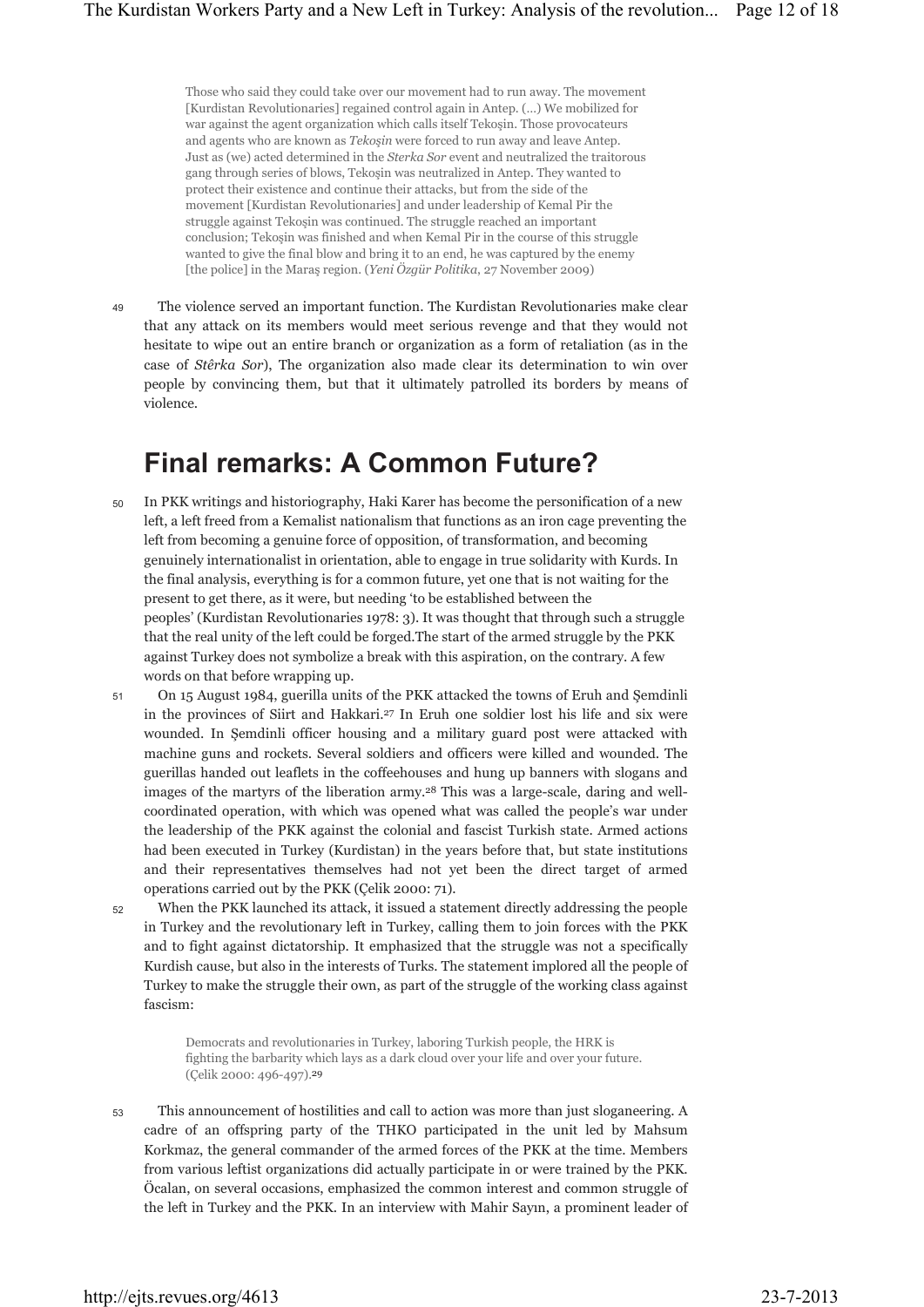the left in Turkey (member of THKP-C, co-founder of *Kurtuluş*, and leading member of ÖDP and SDP), he said:

This [the struggle by the PKK] is not a war of liberation for the Kurds. The day the Kurds will be free, the Turks will be free too. (…) The national liberation struggle of the Kurds is also a liberation struggle of the Turkish people. (…) This is what I mean to say. Some announce they will make a similar step as the PKK did. It is not necessary to make such a step; that step has already been made for you. Ha! But you can add something to our struggle, make a contribution. (Sayın 1997: 40)

- As described, the PKK has considered itself as a force for struggle along the lines of the revolutionary left in Turkey. PKK militants considered themselves Marxists engaged in initiating a revolution with Kurdistan as their focal area. Linkages with 'traditional' Kurdish parties did not exist, for which reason it is not surprising that these parties were not familiar with the PKK's process of party formation and regarded the party as 'without a history'. On the other hand, it should be noted that the Kurdish movement in Turkey in general since the 1960s has been influenced by the leftist movements of the period. Indeed, 'the terms of Kurdish movement and Kurdish left have appeared as almost synonymous terms' (Bozarslan, 2007: 1169). 54
- Although the relationship or resonance with the revolutionary left was common to all Kurdish movements in that period, the approach of the PKK was very distinctive. It did not depict its struggle as an ethnic one, and it envisaged the revolution in Turkey and Kurdistan as an intertwined process in which, for the PKK, the center of gravity lay in Kurdistan. The distinctiveness of the PKK in this regard can be seen by the fact that in no other Kurdish organization included, from their outset, people of Turkish origins, like Haki Karer and others, and especially none who have played such a decisive role. Also, throughout its history, the PKK never lost its interest in Turkey's revolutionary organizations and their agendas, and moreover, has become a force capable of influencing the political agenda of the whole country.30 55

#### *Bibliography*

Akkaya, Ahmet Hamdi (2005) *Ateşten Tarih*, DVD documentary. Dusseldorf and Brussels: BRD/ROJ.

Akkaya, Ahmet Hamdi and Joost Jongerden (2011) 'The PKK in 2000s: Continuity through breaks?' In: Marlies Casier and Joost Jongerden (eds). *Nationalisms and Politics in Turkey: Political Islam, Kemalism and the Kurdish Issue*. London & New York: Routledge.

Aydınlık (1977) [Publication of the Workers' and Peasants' Communist Party of Turkey] '*Sömürge Teorisinin Eleştirisi*'. In: STMA 1988: 2308

Aydınlık (1977) Issue 75, Quoted in: '*Sömürge Teorisinin Eleştirisi*'. In STMA 1988:2308.

Aksu, Gülşeren (ed.) (2006) *Güneşin Sofrasında I, Anılarla Abdullah Öcalan*. Cologne: Mezopotamien Verlag.

Aksu, Gülşeren(ed.) (2008) *Güneşin Sofrasında II, Anılarla Abdullah Öcalan*. Cologne: Mezopotamien Verlag.

Becker, Howard S. (1998) *Tricks of the Trade, how do think about your research while you're doing it*. Chicago & London: The University Press of Chicago.

Bozarslan, Hamit (2002) '*Kürd Milliyetçiliği ve Kürd Hareketi (1898-2000)*'. In: *Tanıl Bora (der.) Modern Türkiye'de Siyasi Düşünce- Cilt.4: Milliyetçilik*. pp.841-871. Istanbul: İletişim Yayınları.

Bozarslan, Hamit (2004) *Violence in the Middle East: From Political Struggle to Self-Sacrifice*, Princeton: Marcus Wiener Publishers.

Bozarslan, Hamit (2007) '*Türkiye'de Kürt Sol Hareketi*'. In: *Murat Gültekingil (der.) Modern Türkiye'de Siyasi Düşünce- Cilt.8: Sol Düşünce*. pp.1169-1180. Istanbul: İletişim Yayınları.

Çayan, Mahir (2008) *Toplu Yazılar*. Istanbul: Su Yayınları.

Çelik, Ayşe Betul (2005) '"I Miss My Village": Forced Kurdish migrants in Istanbul and their representation in associations'. In: *New Perspectives on Turkey*. Issue 32, pp. 137-163.

Çelik, Selahettin (2000) *Ağrı Dağını Taşımak*. Cologne: Zambon Verlag.

Devrimci Yol (1977a) *Türkiye'de Kürt Meselesi ve Devrimci Hareketin Görevleri – I*.

Devrimci Yol (1977b) *Türkiye'de Kürt Meselesi ve Devrimci Hareketin Görevleri – II*.

Devrimci Yol (1978a) *Sömürgecilik' Tartışmaları Üzerine I*.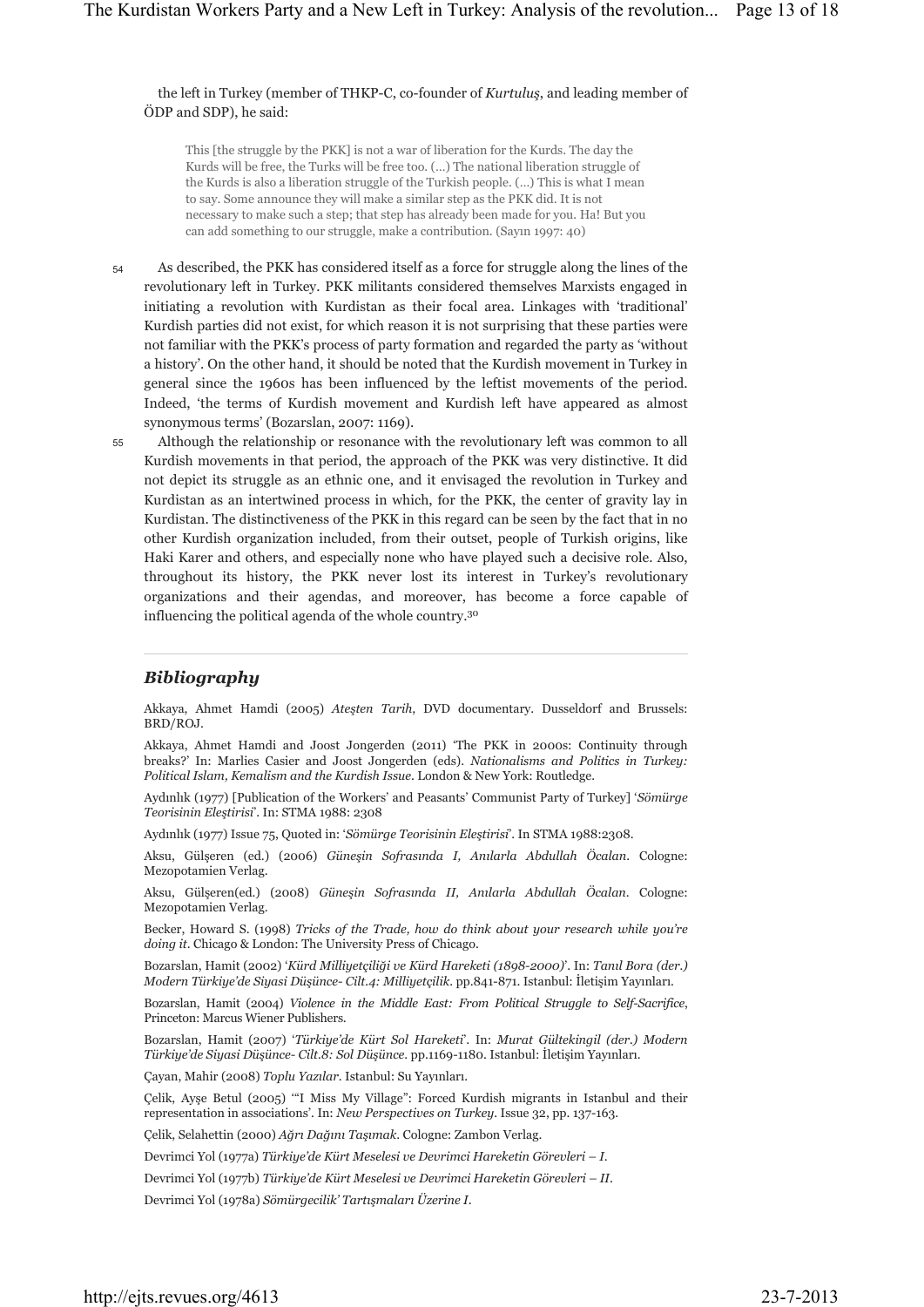Devrimci Yol (1978b) *Sömürgecilik' Tartışmaları Üzerine II*.

*Diyarbakır Zindanı*, URL:http://www.diyarbakirzindani.com

Doğan, Mazlum (1994) *Toplu Yazılar*. Cologne: Agri Verlag.

Erkiner, Engin (2010) *PKK, Ankara ve Silahlı Mücadele*, Fırat News Agency, November 5, 2010.

Jongerden, Joost and Ahmet Hamdi Akkaya (2011) 'Born from the Left. The making of the PKK'. In: Marlies Casier and Joost Jongerden (eds). *Nationalisms and Politics in Turkey: Political Islam, Kemalism and the Kurdish Issue*. London & New York: Routledge.

Guevara, Ernesto (1967) Tricontinental Conference Speech. In: *Tricontinental*.

Kalkan, Duran (2008) 'Önder Apo Özgürlük Aşığıdı'. In: Aksu, Gülşeren (ed.). *Güneşin Sofrasında II, Anılarla Abdullah Öcalan*. Cologne: Mezopotamien Verlag, pp.7-41.

Karer, Baki (1999) *PKK Nedir, Ne Değildir?* Stockholm:

Karasu, Mustafa (2006) 'Deniz ve Mahirlerin İzinde'. In: Aksu, Gülşeren (ed.). *Güneşin Sofrasında I, Anılarla Abdullah Öcalan*. pp.89-118. Cologne: Mezopotamien Verlag.

Kaytan, Ali Haydar (2006) 'Anlamın ve Hissin Yaşattığı Kişilik en Güçlü Kişiliktir'. In: Aksu, Gülşeren (ed.). *Güneşin Sofrasında I, Anılarla Abdullah Öcalan*. Cologne: Mezopotamien Verlag, pp.37-75.

Kurdistan Revolutionaries (1978). *In Remembrance of the Proletarian and Internationalist Revolutionary Haki Karer*. Place of publication unknown.

Kürkçu, Ertuğrul and Ragıp Duran (1995) *Diriliş Tamamlandi, Sira Kurtuluşta. Seçme Röportajlar*. Cologne: Weşanen Serxwebun.

Laclau, Ernesto (2005) *On Populist Reason*. London, New York: Verso.

Lipovsky, Igor P. (1992) *The Socialist Movement in Turkey 1860-1980*. Leiden, New York, Cologne: Brill Academic Publishers.

Marx, K. (1996) *Capital: A Critique of Political Economy.* Volume I. Moscow, USSR: Progress Publishers.

Öcalan, Abdullah (1983) *Kürdistan'da Zorun Rolü: Ulusal Kurtuluş Savaşı- Ulusal Kurtuluş Siyaseti (The Role of Force in Kurdistan: National Liberation War- National Liberation Politics).* Weşanen Serxwebun [place unknown].

*Özgür Tutsak*, URL: http://www.ozgurtutsak.com

PKK (1982) *Politik Rapor* (*Merkez Komitesi tarafindanPKK 1*. *Konferansina Sunulmuştur*). Cologne: Weşanen Serxwebun.

PKK (1984 [1979]). *Kuruluş Bildirisi*. Cologne: Weşanen Serxwebun.

PKK (1989) *Sosyalist Gazetesi Taraftarları, SVP, THKP-C (Acilciler), TKP(b). Devrimci Birlik Belgeleri*. Dortmund: İşçi Gerçeği Yayınları.

PKK, TKP(B), TKP-K (1992) *Açık Tartışma*. Dortmund: İşçi Gerçeği Yayınları.

Samim, Ahmet (1981) 'The tragedy of the Turkish Left'. *New Left Review*, 126, pp.60-85.

Sayın Mahir (1997) *Erkeği Öldürmek. Abdullah Öcalan ne diyor?,* Bassel, Cologne: Toprak Yayinevi.

Serxwebun (1978) *Serxwebun Özel Sayı: 1.Haki Karer ve Halil Çavgun'un Anısı Ölümsüzdür*. [Place and publisher unknown.]

STMA (1988). *Sosyalizm ve Toplumsal Mücadeleler Ansiklopedisi*. Ertuğrul Kürkçü (ed). vol.7. Istanbul: İletişim Yayınları.

THKO (1972) *Türkiye Devriminin Yolu* (leaflet published by the illegal THKO).

Ünal, Suha (1998) 'Türkiye'de komünist düşüncenin kaynaklarından biri olarak Dr. Hikmet Kıvılcımlı'. *Toplum ve Bilim*, 78, pp.108-133

Ürün (1977) *Ürün Sosyalist Dergisi* (Publication of the Communist Party of Turkey, TKP). 1977.

Yegen, Mesut (2007) 'Türkiye Solu ve Kürt Sorunu'. In: Murat Gültekingil (ed*.*) *Modern Türkiye'de Siyasi Düşünce* – Vol.8: *Sol Düşünce*. Istanbul: İletişim Yayınları, pp.1208-1237.

Yüce, Mehmet Can (1999) *Doğu'da Yükselen Güneş*, vol.1. Istanbul: Zelal Yayınevi.

#### *Notes*

1 URL: http://www.diyarbakirzindani.com/index.php?option=com\_content&task=view&id=65 &Itemid=39 (accessed 15 January 2013).

2 'Sorgu ifadesi - M. Hayri Durmuş', URL: http://www.diyarbakirzindani.com/index.php?Itemid= 39&id=64&option=com\_content&task=view (accessed 15 January 2013).

3 'Devletin Kasasındaki Üç Kürt Raporu'. URL: http://www.aksiyon.com.tr/aksiyon/haber-12104- 26-devletin-kasasindaki-uc-kurt-raporu.html (accessed 15 January 2013)

4 For the actual practices of collaboration see Jongerden & Akkaya 2011: 130-135.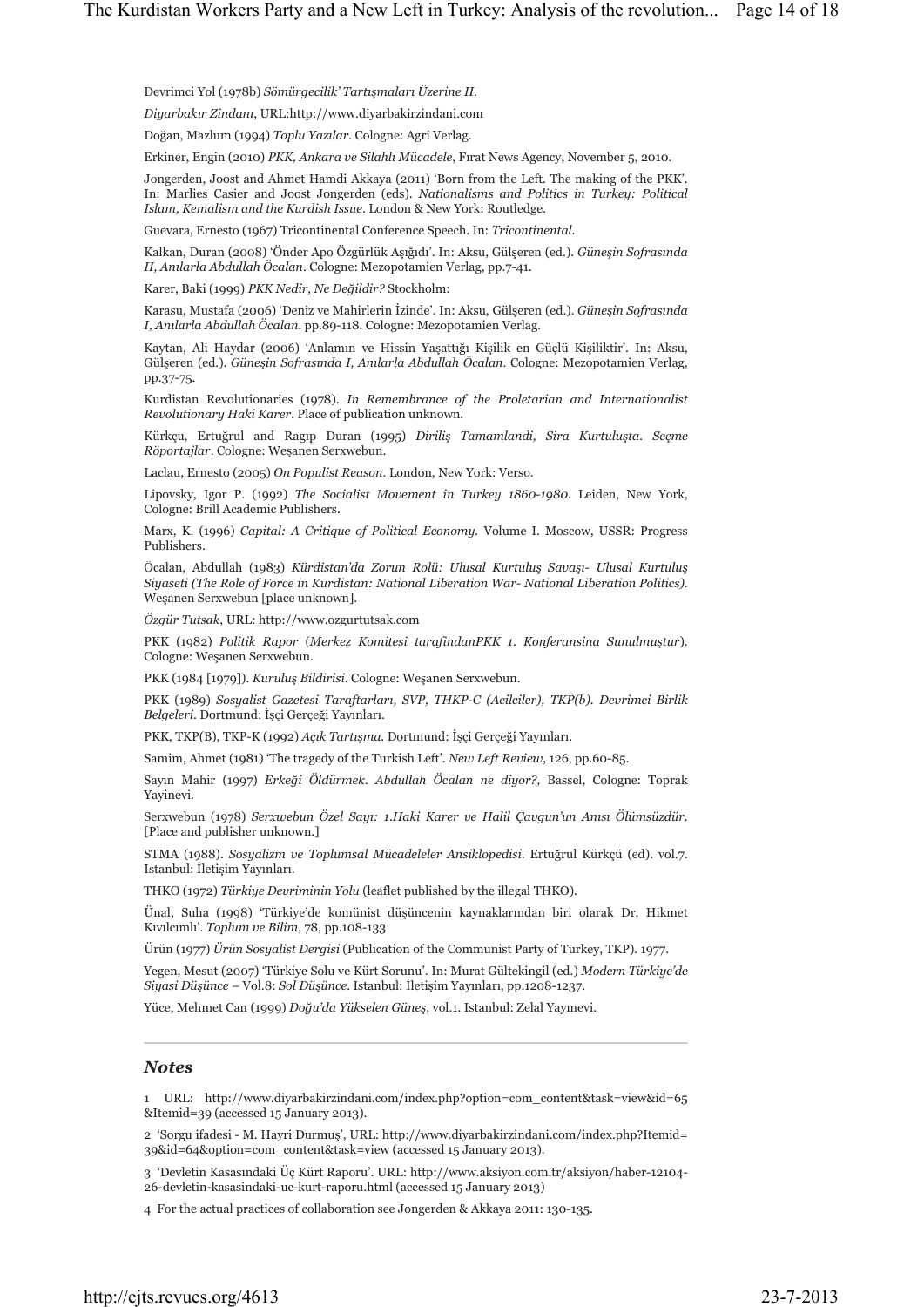5 All translations from these (Turkish language) texts are made by the authors.

6 At the time of its establishment the party was named, still, the Kurdistan Revolutionaries. The change of name to PKK occurred some months later in April, 1979 (Akkaya 2005: part 8).

7 Initially, this right to self-determination was considered in terms of the right to secession. Later, cautiously explored in the 1990s, and decisively articulated in the 2000s, the PKK defined the right to self-determination in three inter-related projects: democratic-republic, democratic-autonomy and democratic-confederalism, respectively standing for i) a reform of the political system in Turkey from a nation-state to a 'citizens-state', ii) the right of people within that state to define their own cultural characteristics, and iii) the right to bottom-up self-organization (Akkaya & Jongerden 2011). Though it has been argued that the PKK abandoned its original position, we would argue that the party creatively inverted the original Leninist thesis. In 1914, Lenin argued that 'it would be wrong to interpret the right to self-determination as meaning anything but the right to existence as a separate state' (Lenin 1914). Turning this on its head, one could say it is equally wrong to interpret the right to self-determination as meaning anything like the right to existence as a separate state, where 'state' is understood in conventional terms. According to Mustafa Karasu, a leading PKK veteran, the nation-state is a bourgeois concept, and thus to be rejected by socialists. The PKK project of 'radical democracy', in particular the idea of 'democraticconfederalism', developing a bottom-up democratic system beyond existing (state) borders, aims to render those borders as ultimately irrelevant (Karasu 2009: 17-219). Through its political projects of democratic-republicism, democratic-autonomy and democratic-confederalism, the PKK is drawing up a new agenda for self-determination, while simultaneously criticizing the concept of the nation-state.

8 Established during the republic's foundation period by the Turkish nationalist movement when early Kurdish claims were rejected and associated uprisings crushed, the principles of Kemalism were formulated in ways quite antithetical to the Kurdish – qua Kurdish – cause. They specifically included the hegemonically centralizing 'arrows' of nationalism and statism, along with those of revolutionism and populism, which were conceived along similar, homogenizing lines, and they notably did not include reference to things like suffrage, liberty or the rights of man. See e.g. Laclau (2005: 208) on populism.

9 The Maoist section in the national-democratic revolution current - at least one wing in this section - held a more extreme position: 'Our party is the National Liberation Front. Our party leader is Mustafa Kemal. Our party is composed of the whole nation, whose interests are hostile to American imperialism (Lipovsky 1992: 116).

10 THKO: *Türkiye Halk Kurtuluş Ordusu*(People's Liberation Army of Turkey); THKP-C *Türkiye Halk Kurtuluş Ordusu-Cephesi*(People's Liberation Party-Front of Turkey); TKP/ML-TIKKO: *Türkiye Komünist Partisi/Marksist-Leninist – Türkiye İşci ve Köylü Kurtuluş Partisi* (Communist Party of Turkey / Marxist-Leninist – Liberation Army of Workers and Peasants in Turkey) – TIKKO was the armed wing of TKP/ML an armed wing was attached to the Marxist Communist Party.

11 Belli stressed the importance of independent (not party affiliated) student militancy, which, he hoped, would create a situation in which radical officers would grab power and form a leftist junta. 'Students agitate, officers strike, and a national junta take power' (Samim 1981: 70-71). This was not typical for Belli. Previously, Hikmet Kıvılcım, who, like Belli, had been politically shaped in the Communist Party of Turkey (TKP), tried desperately to contact the so-called 'progressive' military junta that came to power in 1960, hoping to work together with them – attempts which were in vain (Ünal 1998: 123).

12 The penalty (hanging) was carried out on May 6, 1972.

13 The shoot-out at Kızıldere took place on March 30, 1972.

14 Ibrahim Kaypakkaya was taken prisoner on January 24, 1973, and after months of torture killed on May 19, 1973 in the prison of Diyarbakır.

15 As Ayşe Betul Çelik explains, '*hemşehrilik*' literally refers to 'the link between people originating 'from the same city'. However, it may also mean people 'from the same village', 'from the same town', or even 'from the same region'. Thus, two people from the same city might consider themselves as *hemşehri* in a neighborhood dominated by people from other cities. Again, two people from the same region are *hemşehris* in a different region' (Çelik 2005).

16 Hikmet Kıvılcımlı was a communist leader and theoretician. His main work was the 'History Thesis'. He also translated and published many of Marx's works in Turkish. Because of his political activities in the Communist Party of Turkey (TKP), he served more than 20 years in prison. He also founded a legal party, *Vatan Partisi* (The Homeland Party), in 1954. Kıvılcımlı's followers participated in the foundation of the first legal socialist party after the military coup, *Türkiye Sosyalist İşçi Partisi*,TSİP (the Socialist Workers Party of Turkey), which was founded three years after Kıvılcımlı's death in 1971, while escaping from Turkey under the military junta. *Ankara Demokratik Yüksek Öğrenim Demeği*, ADYÖD (Ankara Democratic Association of Higher Education) was co-established by those who would later establish TSİP.

17 These additional board members were not officially registered. Officially, ADYÖD continued to have seven board members, but in practice this increased with the additional eleven to a total of eighteen members.

18 Activists from that period remember Abdullah Öcalan as an important organizer of the association (Suat Bozkuş, Personal Communication, March 24, 2010).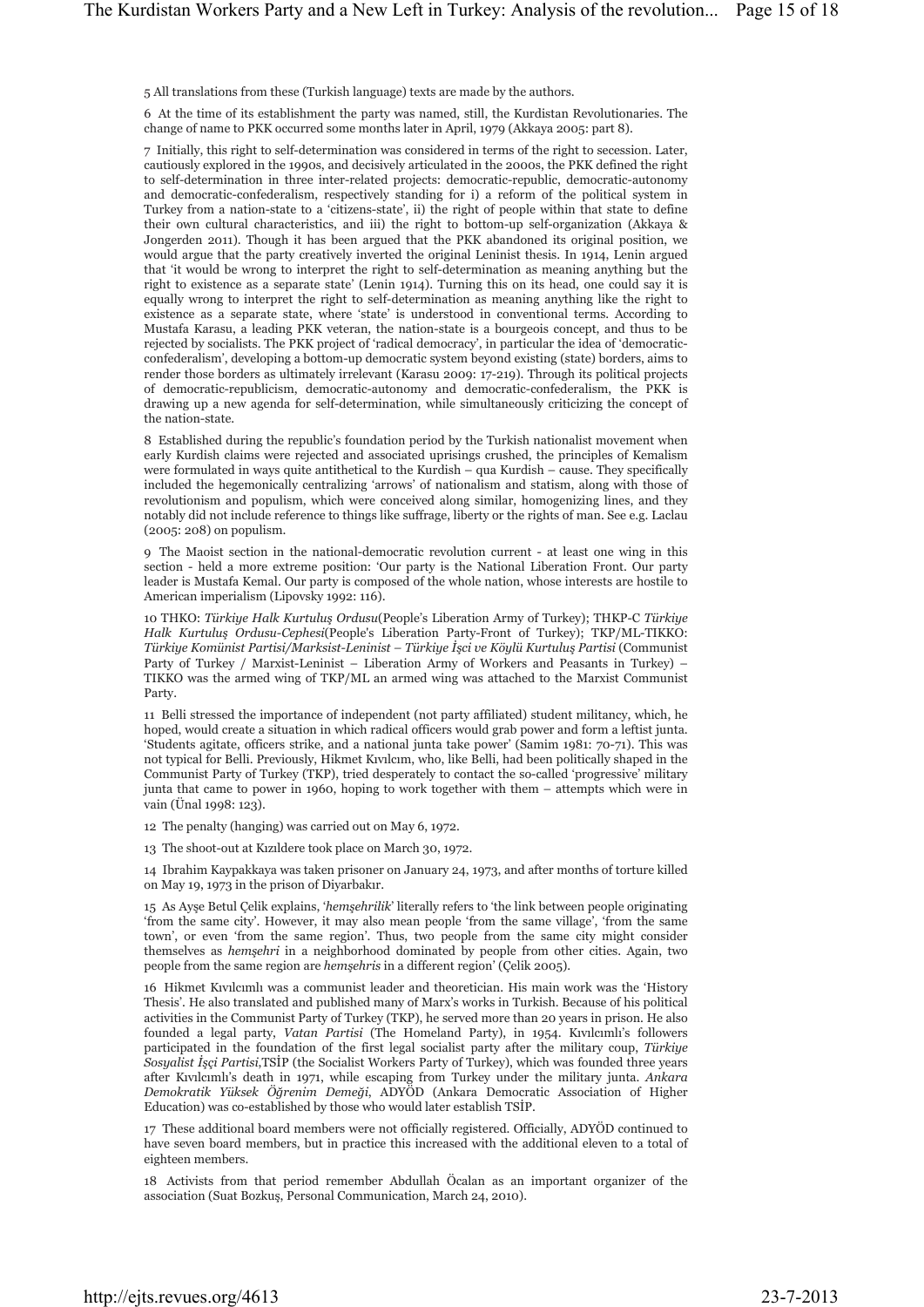19 Nasuh Mitap and Taner Akçam would later become leaders of Dev-Yol.

20 See: TÖB-DER 1975 [volume and issue number not known] and STMA 1988: 2241.

21 Abdullah Öcalan, Duran Kalkan, Ali Haydar Kaytan and Kesire Yıldırım (Öcalan) were among those students who were taken into custody for one week. Kemal Pir had managed to escape during the raid. (Akkaya, 2005).

22 The process of group formation started in 1973 and the party was established in 1978 (which was only announced in 1979).

23 It is not clear when the organization first decided to embark on an armed struggle, but the Kurdistan Revolutionaries/PKK refers to the armed struggle in its party program, published in 1978, which was the first publication of the group.

24 The meeting took place at the head office of *Türk Mühendis ve Mimar Odaları Birliği*, TMMOB (the Union of Chambers of Turkish Engineers and Architects), on Konur Sokak (Street) in Kizilay, a district in the center of the city.

25 For the expression of this view from other groups, see e.g. publications by the TKP (Ürün (1977) and TIKP (Aydınlık 1977)

26 There is also a dissident reading of this event. According to Baki Karer, the brother of Haki, Haki was killed after a conflict with Öcalan. The reason for this political murder, Baki Karer argues, was Öcalan's close relations with a person known under the code name of Pilot and suspected of being an intelligence agent. Others within the party were agitated by the relationship between Öcalan and Pilot, and Baki Karer, as member of the political center of the movement, allegedly raised the issue in a personal meeting with Öcalan, at which Haki is said to have announced an investigation into the issue. It was on the following day that Haki was killed. Accordingly, critics have regarded the death of Haki as symbolic of the way Öcalan led (leads) the party (Karer 1999). However, this account and interpretation of the events surrounding the death of his brother was only made by Baki Karer after he had left the party in 1984, seven years after the killing.

27 August 15 was not planned as a twin attack, but a triple. The third town targeted was Çatak, in the province of Van, but the commander of the unit called off the operation. The decision to commence the armed struggle against the state had been taken at the second congress of the PKK, in 1982. Tactical preparations had taken much time. Eventually, on July 22, 1984, Abbas (Duran Kalkan), Fuat (Ali Haydar Kaytan), Fatma (Kesire Yildirim), Ebubekir (Halil Ataç), Cuma (Cemil Bayik) and Selim (Selahattin Çelik) unanimously gave the green light to the military operation in which the two towns were attacked (Çelik 2000: 73).

28 The action was claimed in the name of '*Hêzen Rizgarîye Kurdîstan*' (Kurdistan Liberation Units), like the name given by General Giap to his army in Vietnam, the Vietnam Liberation Units, and HRK used as the name for the armed wing of the PKK.

29 See also Sayın 1997.

30 In the process of party formation and party building, and afterwards, the PKK aspired to collaborate with the revolutionary left in Turkey, although such collaboration never bore fruit. In the legal sphere, however, collaboration between the legal political parties close to the PKK and various Turkish leftist groups/parties since the 1990s has been more successful, securing representation at national level. See our two articles on this matter: Akkaya and Jongerden 2011, Jongerden and Akkaya 2011.

#### *References*

*Electronic reference*

Joost Jongerden and Ahmet Hamdi Akkaya, « The Kurdistan Workers Party and a New Left in Turkey: Analysis of the revolutionary movement in Turkey through the PKK's memorial text on Haki Karer », *European Journal of Turkish Studies* [Online], 14 | 2012, Online since 18 January 2013, Connection on 23 July 2013. URL : http://ejts.revues.org/4613

#### *Authors*

#### **Joost Jongerden**

*By this author*

**Reassembling the Political: The PKK and the project of Radical Democracy** [Full text] Published in *European Journal of Turkish Studies*, 14 | 2012

**Understanding today's Kurdish movement: Leftist heritage, martyrdom, democracy and gender** [Full text]

Published in *European Journal of Turkish Studies*, 14 | 2012

**Crafting Space, Making People: The Spatial Design of Nation in Modern Turkey** [Full text] Published in *European Journal of Turkish Studies*, 10 | 2009

#### **Ahmet Hamdi Akkaya**

*By this author*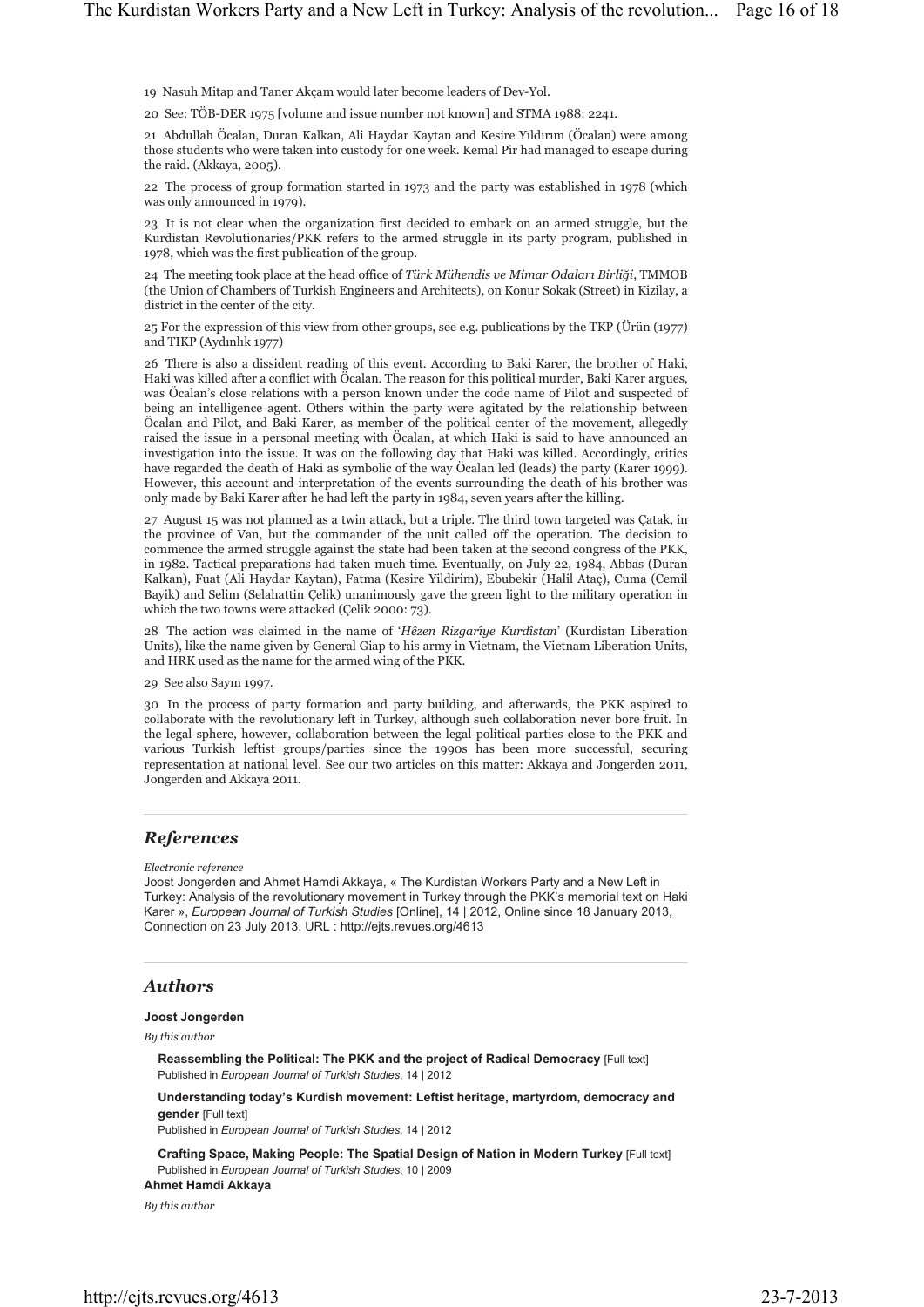**Reassembling the Political: The PKK and the project of Radical Democracy** [Full text] Published in *European Journal of Turkish Studies*, 14 | 2012

### *Copyright*

© Some rights reserved / Creative Commons license

## **OpenEdition:**

- OpenEdition Books
	- { OpenEdition BooksBooks in the humanities and social sciences
	- $\circ$  Books
	- { Publishers
	- { Further information
- Revues.org
	- { Revues.orgJournals in the humanities and social sciences
	- ${\scriptstyle\circ}\,$  Journals
	- { Further information
- $\bullet$  Calenda
	- { CalendaAcademic announcements
	- { Announcements
	- { Further information
- Hypotheses
	- { HypothesesResearch blogs
	- { Blogs
	- { Further information
- Newsletters and alerts
	- { NewsletterSubscribe to the newsletter
	- { Alerts and subscriptionsAlert service
- OpenEdition Freemium

#### Search **Query verzenden**

- the journal
- $\circ$  in OpenEdition

```
\bullet
```

```
\circ
```
- Title:
- European journal of Turkish studies
- Social sciences on contemporary Turkey

Briefly:

- A humanities webjournal centred on the Turkish domain
- Revue en ligne pour les chercheurs en sciences humaines et sociales dans le domaine des études turques

Subjects:

Sociologie, Histoire, Moyen-Orient, Asie centrale, Méditerranée, Balkans

 $\circ$ 

Dir. of publication: Marc Aymes Publisher: EJTS Medium: Électronique EISSN:

1773-0546